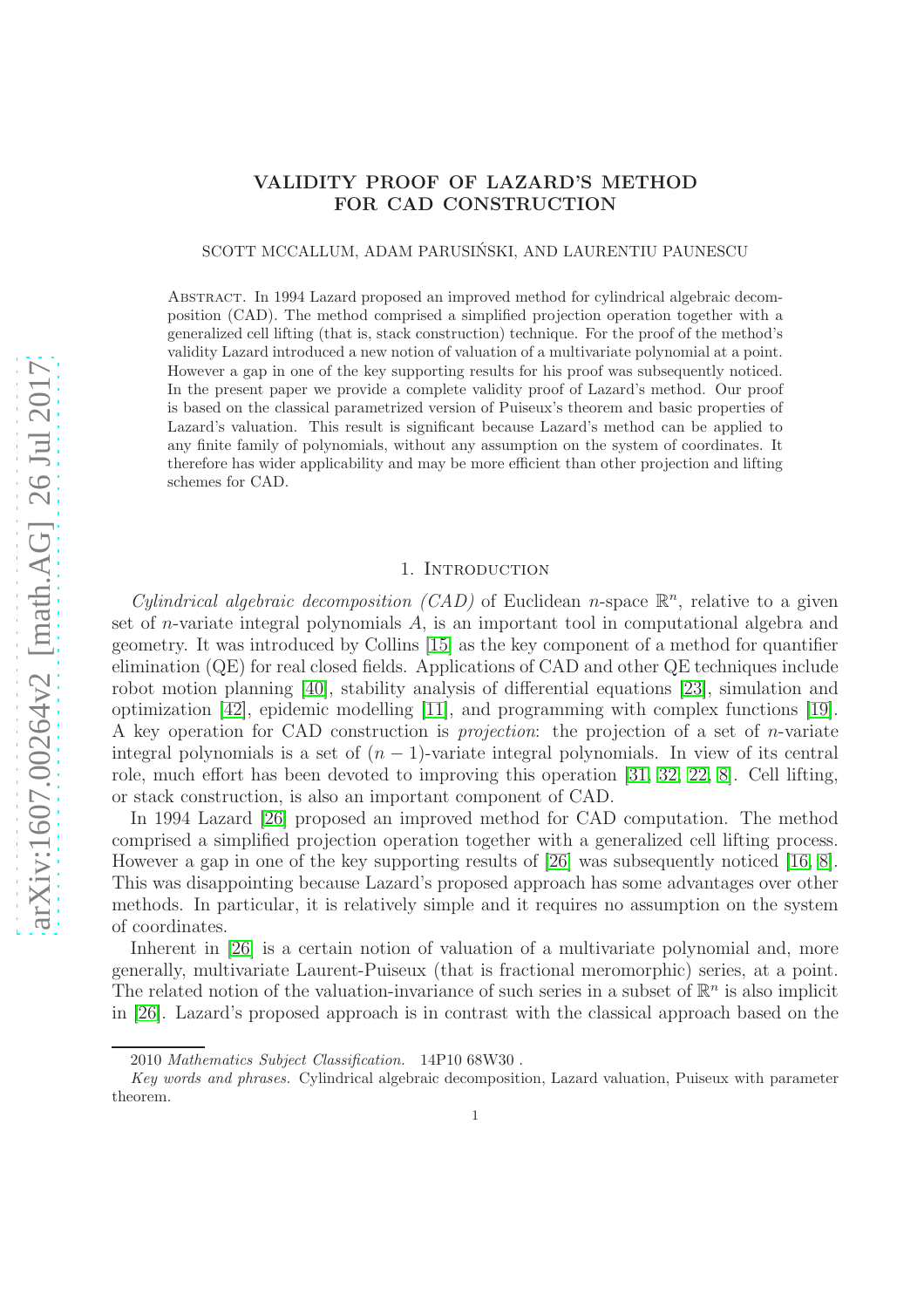concept of the order (of vanishing) of a multivariate polynomial or analytic function at a point, and the related concept of order-invariance, see McCallum [\[31,](#page-19-3) [32\]](#page-19-4).

A partial validity proof of Lazard's projection only was recently published by McCallum and Hong, [\[36\]](#page-19-8). It was shown there that Lazard's projection is valid for CAD construction for so-called well-oriented polynomial sets. The key underlying results related to orderinvariance rather than valuation-invariance, and the validity proof was built upon established results concerning improved projection. While this was an important step forward it was only a partial validation of Lazard's approach since the method was not proved to work for non well-oriented polynomials and it did not involve valuation-invariance.

The present paper provides a complete validity proof of Lazard's method using his notion of valuation. There is no restriction of the method to well-oriented sets. This result is significant because Lazard's method has wider applicability and may be more efficient than other projection and lifting schemes for CAD. Moreover, we are hopeful that the use of Lazard's projection in CAD construction may permit greater exploitation of equational constraints, when present, in further reducing projection sets in CAD based QE [\[33,](#page-19-9) [34\]](#page-19-10).

This paper is organised as follows. We first recall Lazard's method and main claim (Section 2). We then study the concept of Lazard's valuation (Section 3). In this paper we only consider Lazard's valuation for a multivariate polynomial. Section 4 contains the statement of a key mathematical result (the Puiseux with parameter theorem) underlying our validation of Lazard's method. In Section 5 we present our proof of Lazard's main claim using Lazard's notion of valuation. The main idea of the proof is to use monomial test curves that allow us to change the valuation invariance along an analytic submanifold to the order invariance. In the appendix at the end of the paper we present, for the reader convenience, a proof of the Puiseux with parameter theorem.

#### 2. Lazard's proposed method and claims

Background material on CAD, and in particular its projection operation, can be found in [\[2,](#page-18-2) [15,](#page-19-0) [16,](#page-19-7) [17,](#page-19-11) [22,](#page-19-5) [31,](#page-19-3) [32\]](#page-19-4). We present a precise definition of the projection operator  $P_L$ for CAD introduced by Lazard [\[26\]](#page-19-6). Put  $R_0 = \mathbb{Z}$  and, for  $n \geq 1$ , put  $R_n = R_{n-1}[x_n] =$  $\mathbb{Z}[x_1,\ldots,x_n]$ . Elements of the ring  $R_n$  will usually be considered to be polynomials in  $x_n$ over  $R_{n-1}$ . We shall call a subset A of  $R_n$  whose elements are irreducible polynomials of positive degree and pairwise relatively prime an irreducible basis. (This concept is analogous to that of squarefree basis which is used in the CAD literature, for example [\[31\]](#page-19-3).)

**Definition 2.1** (Lazard projection). Let A be a finite irreducible basis in  $R_n$ , with  $n \geq 2$ . The Lazard projection  $P_L(A)$  of A is the subset of  $R_{n-1}$  comprising the following polynomials:

- (1) all leading coefficients of the elements of A,
- (2) all trailing coefficients (i.e. coefficients independent of  $x_n$ ) of the elements of A,
- (3) all discriminants of the elements of A, and
- (4) all resultants of pairs of distinct elements of A.

<span id="page-1-0"></span>Remark 2.2. Lazard's projection could alternatively be defined for a (slightly modified) squarefree basis A in  $R_n$ , as in [\[26\]](#page-19-6). We use an irreducible basis in our definition because experience has shown that this likely leads to a more efficient CAD algorithm in practice and on average.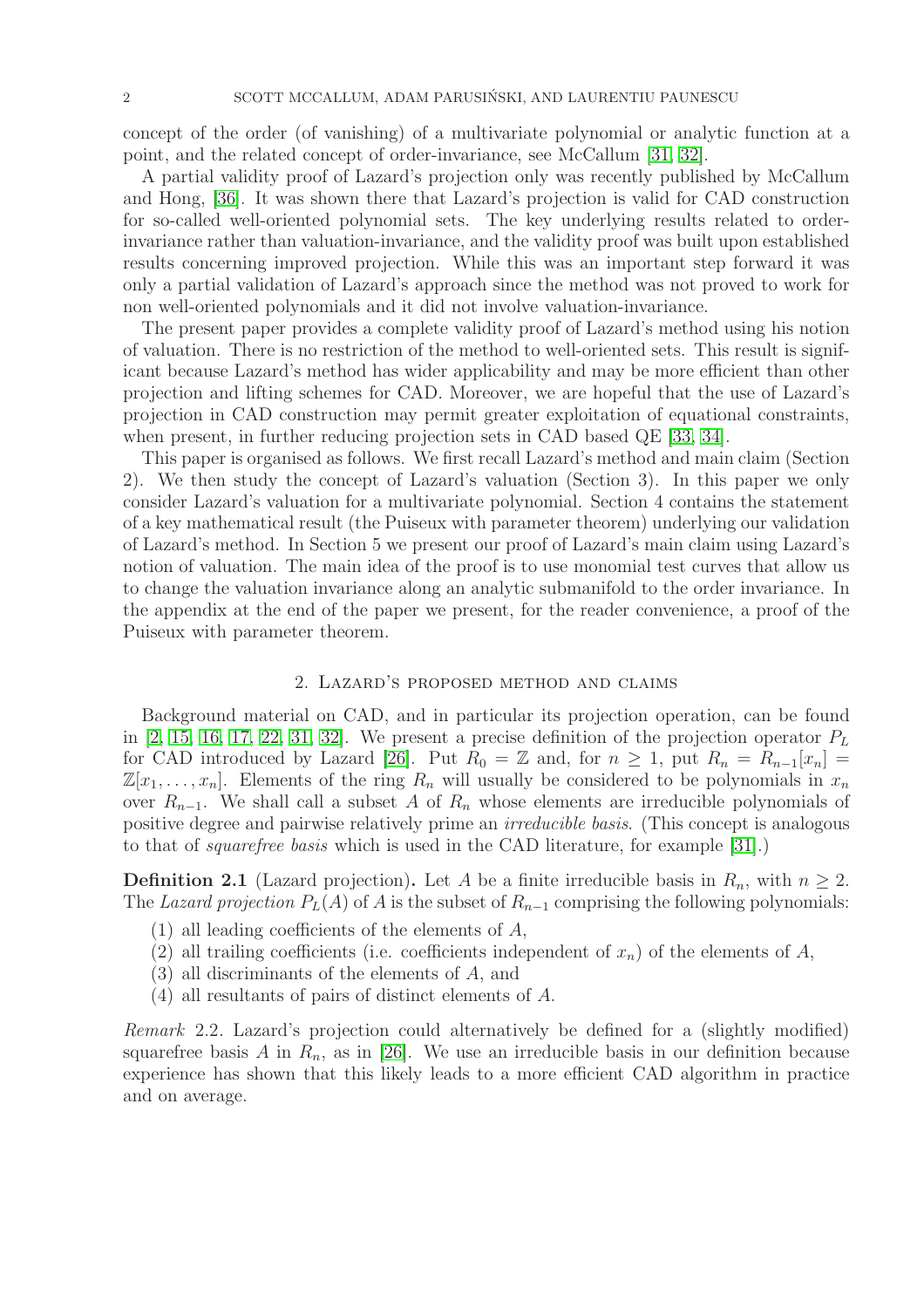Remark 2.3. Let A be an irreducible basis. Lazard's projection  $P<sub>L</sub>(A)$  is contained in and is usually strictly smaller than the McCallum projection  $P_M(A)$  [\[31,](#page-19-3) [32\]](#page-19-4). Indeed  $P_M(A)$ includes the "middle coefficients" (i.e. those coefficients other than the leading and trailing ones) of the elements of A, which  $P_L(A)$  omits. In other respects these two projection operators are the same. However  $P_L(A)$  contains and is usually strictly larger than the Brown-McCallum projection  $P_{BM}(A)$  [\[8\]](#page-18-1). Indeed  $P_{BM}(A)$  omits the trailing coefficients of the elements of A, which  $P<sub>L</sub>(A)$  includes, but in other respects is the same as  $P<sub>L</sub>(A)$ . This remark notwithstanding, the Lazard projection is still of interest because of certain limitations of the Brown-McCallum projection. The two chief drawbacks of the projection  $P_{BM}(A)$  are as follows. First, the method of [\[8\]](#page-18-1) could fail in case A is not well-oriented [\[32,](#page-19-4) [8\]](#page-18-1). Second, the method requires that any 0-dimensional nullifying cells [\[32,](#page-19-4) [8\]](#page-18-1) in each dimension be identified and added during CAD construction. These drawbacks are elaborated in [\[8\]](#page-18-1).

Lazard [\[26\]](#page-19-6) outlined a claimed CAD algorithm for  $A \subset R_n$  and  $\mathbb{R}^n$  which uses the projection set  $P_L(A)$ . The specification of his algorithm requires the following concept of his valuation:

**Definition 2.4** (Lazard valuation). Let K be a field. Let  $n \geq 1$ ,  $f \in K[x_1, \ldots, x_n]$  nonzero, and  $\alpha = (\alpha_1, \ldots, \alpha_n) \in K^n$ . The Lazard valuation (valuation, for short)  $v_{\alpha}(f)$  of f at  $\alpha$  is the element  $\mathbf{v} = (v_1, \ldots, v_n)$  of  $\mathbb{N}^n$  least (with respect to  $\leq_{lex}$ ) such that f expanded about  $\alpha$  has a term

$$
c(x_1-\alpha_1)^{v_1}\cdots(x_n-\alpha_n)^{v_n}
$$

with  $c \neq 0$ . (Note that  $\leq_{lex}$  denotes the lexicographic order on  $\mathbb{N}^n$  – see next section.)

**Example 2.5.** Let  $n = 1$ . Then  $v_{\alpha}(f)$  is the familiar order ord<sub> $\alpha$ </sub> $(f)$  of  $f \in K[x_1]$  at  $\alpha \in K$ . Thus, for instance, if  $f(x_1) = x_1^2 - x_1^3$  then  $v_0(f) = 2$  and  $v_1(f) = 1$ . As another example, let  $n = 2$  and  $f(x_1, x_2) = x_1 x_2^2 + x_1^2 x_2 = x_1 x_2 (x_2 + x_1)$ . Then  $v_{(0,0)}(f) = (1, 2), v_{(1,0)}(f) = (0, 1),$ and  $v_{(0,1)}(f) = (1,0)$ .

The above defines  $v_{\alpha}(f)$  for  $f \in K[x_1, \ldots, x_n]$  nonzero and  $\alpha \in K^n$ . Lazard [\[26\]](#page-19-6) actually defined  $v_{\alpha}(f)$  for nonzero elements f of the much larger domain of all Laurent-Puiseux (that is, fractional meromorphic) series in  $x_1 - \alpha_1, \ldots, x_n - \alpha_n$  over K. In this sense the above is a more limited definition of valuation. With  $K$ ,  $n$  and  $f$  as in the above definition, and  $S \subset K^n$ , we say f is valuation-invariant in S if the valuation of f is the same at every point of S. Some basic properties of this Lazard valuation, and the associated notion of valuation-invariance, are presented in Section 3 below. Lazard's proposed CAD algorithm also uses a technique for "evaluating" a polynomial  $f \in R_n$  at a sample point in  $\mathbb{R}^{n-1}$ . This technique is described in slightly more general terms as follows:

**Definition 2.6** (Lazard evaluation). Let  $K$  be a field which supports explicit arithmetic computation. Let  $n \geq 2$ , take a nonzero element f in  $K[x_1, \ldots, x_n]$ , and let  $\alpha = (\alpha_1, \ldots, \alpha_{n-1}) \in$  $K^{n-1}$ . The Lazard evaluation  $f_{\alpha}(x_n) \in K[x_n]$  of f at  $\alpha$  is defined to be the result of the following process (which determines also nonnegative integers  $v_i$ , with  $1 \leq i \leq n-1$ ):

 $f_{\alpha} \leftarrow f$ For  $i \leftarrow 1$  to  $n-1$  do  $v_i \leftarrow$  the greatest integer v such that  $(x_i - \alpha_i)^v \mid f_\alpha$  $f_{\alpha} \leftarrow f_{\alpha}/(x_i - \alpha_i)^{v_i}$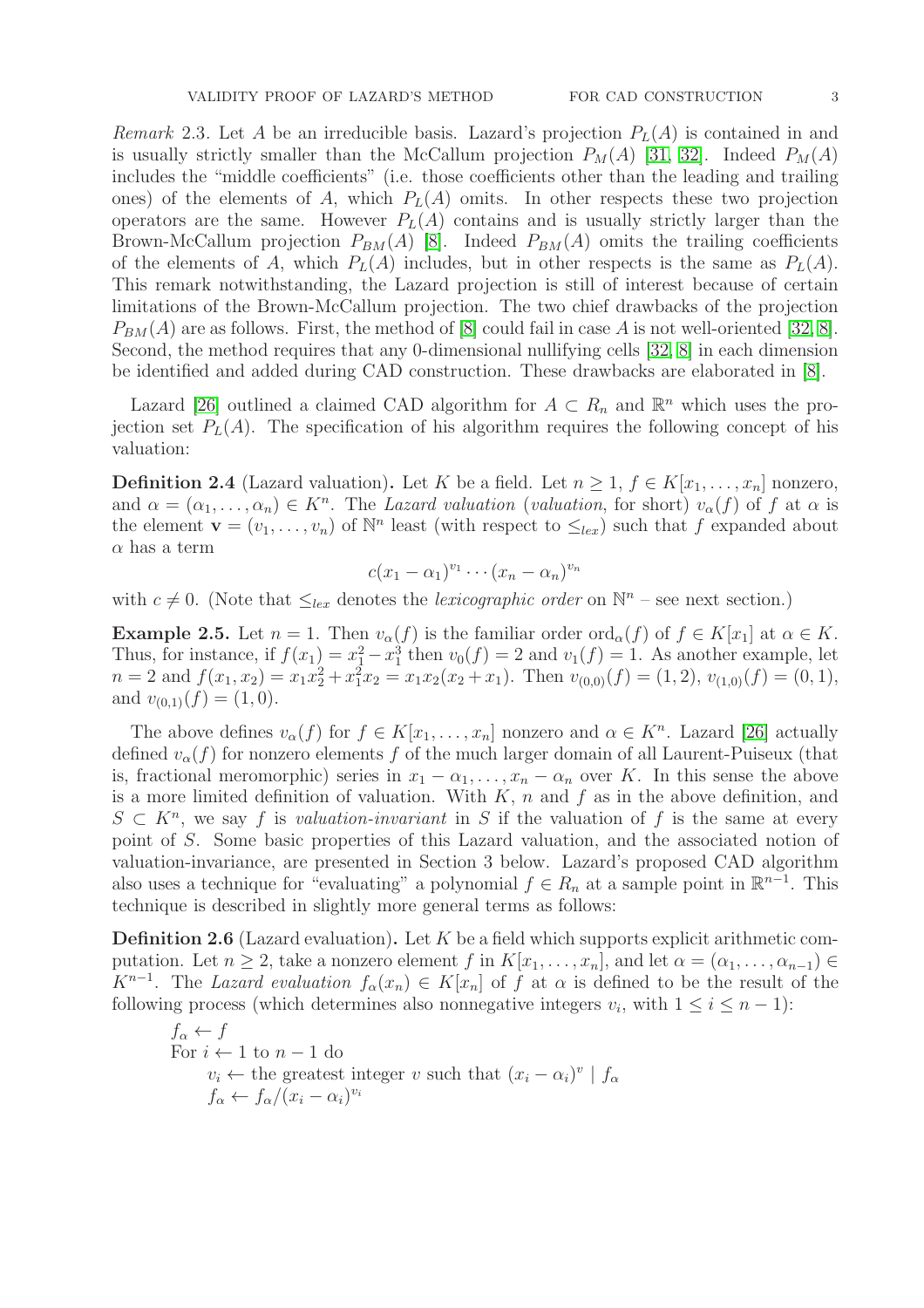$$
f_{\alpha} \leftarrow f_{\alpha}(\alpha_i, x_{i+1}, \dots, x_n)
$$

Example 2.7. We illustrate the above evaluation method using two simple examples. For both examples we take  $K = \mathbb{Q}$ ,  $n = 3$  and  $\alpha = (0, 0)$ . We denote  $(x_1, x_2, x_3)$  by  $(x, y, z)$ . First let  $f(x, y, z) = z^2 + y^2 + x^2 - 1$ . After the first pass through the method  $(i = 1)$  we have  $v_1 = 0$  and  $f_\alpha(y, z) = z^2 + y^2 - 1$ . After the second pass  $(i = 2)$  we have  $v_2 = 0$  and  $f_{\alpha}(z) = z^2 - 1$ . In this case  $f_{\alpha}(z) = f(0, 0, z)$ . For our second example let  $f(x, y, z) = yz - x$ . After the first pass  $(i = 1)$  we have  $v_1 = 0$  and  $f_\alpha(y, z) = yz$ . After the second pass  $(i = 2)$ we have  $v_2 = 1$  and  $f_\alpha(z) = yz/y = z$ . In this case  $f_\alpha(z) \neq f(0, 0, z)$ , because the latter polynomial is zero.

Remark 2.8. Notice that the assertion " $f_{\alpha} \neq 0$ " is an invariant of the above process. With K, n, f,  $\alpha$  and the  $v_i$  as in the above definition of Lazard evaluation, notice that  $f(\alpha, x_n) = 0$ (identically) if and only if  $v_i > 0$ , for some i in the range  $1 \le i \le n-1$ . With  $\alpha_n \in K$ arbitrary, notice also that the integers  $v_i$ , with  $1 \leq i \leq n-1$ , are the first  $n-1$  coordinates of  $v_{(\alpha,\alpha_n)}(f)$ . It will on occasion be handy to refer to the  $(n-1)$ -tuple  $(v_1,\ldots,v_{n-1})$  as the Lazard valuation of f on  $\alpha$ .

Remark 2.9. Let  $f \in K[x_1,\ldots,x_n]$  be nonzero,  $\alpha = (\alpha_1,\ldots,\alpha_{n-1}) \in K^{n-1}$ , and let  $\mathbf{v} =$  $(v_1, \ldots, v_{n-1})$  be the Lazard valuation of f on  $\alpha$ . If we expand f at  $\alpha$ 

<span id="page-3-1"></span>(1) 
$$
f(x_1,...,x_n) = \sum_{u} f^{\mathbf{u}}(x_n) \prod_{i=1}^{n-1} (x_i - \alpha_i)^{u_i}
$$

where  $\mathbf{u} = (u_1, \dots, u_{n-1}) \in \mathbb{N}^{n-1}$ , with coefficients  $f^{\mathbf{u}}(x_n) \in K[x_n]$ , then  $f_\alpha = f^{\mathbf{v}}$ . This follows from the fact that **v** is the minimum of  $\{u : f^u \neq 0\}$  for the lexicographic order.

One more definition is needed before we can state Lazard's main claim and his algorithm based on it. This definition is not explicit in  $[26]$  – it was introduced in [\[36\]](#page-19-8) to help clarify and highlight Lazard's main claim:

<span id="page-3-0"></span>**Definition 2.10.** [Lazard delineability] With  $K = \mathbb{R}$  and x denoting  $(x_1, \ldots, x_{n-1})$ , let f be a nonzero element of  $\mathbb{R}[x, x_n]$  and S a subset of  $\mathbb{R}^{n-1}$ . We say that f is Lazard delineable on S if

- (1) the Lazard valuation of f on  $\alpha$  is the same for each point  $\alpha \in S$ ;
- (2) there exist finitely many continuous functions  $\theta_1 < \cdots < \theta_k$  from S to R, with  $k \geq 0$ , such that, for all  $\alpha \in S$ , the set of real roots of  $f_{\alpha}(x_n)$  is  $\{\theta_1(\alpha), \ldots, \theta_k(\alpha)\}\$  (where in case  $k = 0$ , this means that, for all  $\alpha \in S$ , the set of real roots of  $f_{\alpha}(x_n)$  is empty); and in case  $k > 0$
- (3) there exist positive integers  $m_1, \ldots, m_k$  such that, for all  $\alpha \in S$  and all i,  $m_i$  is the multiplicity of  $\theta_i(\alpha)$  as a root of  $f_\alpha(x_n)$ .

When f is Lazard delineable on S we refer to the graphs of the  $\theta_i$  as the Lazard sections of f over S, and to the  $m_i$  as the *associated multiplicities* of these sections. The regions between successive Lazard sections, together with the region below the lowest Lazard section and that above the highest Lazard section, are called Lazard sectors.

**Proposition 2.11.** If f is Lazard delineable on S then f is valuation-invariant in every Lazard section and sector of f over S.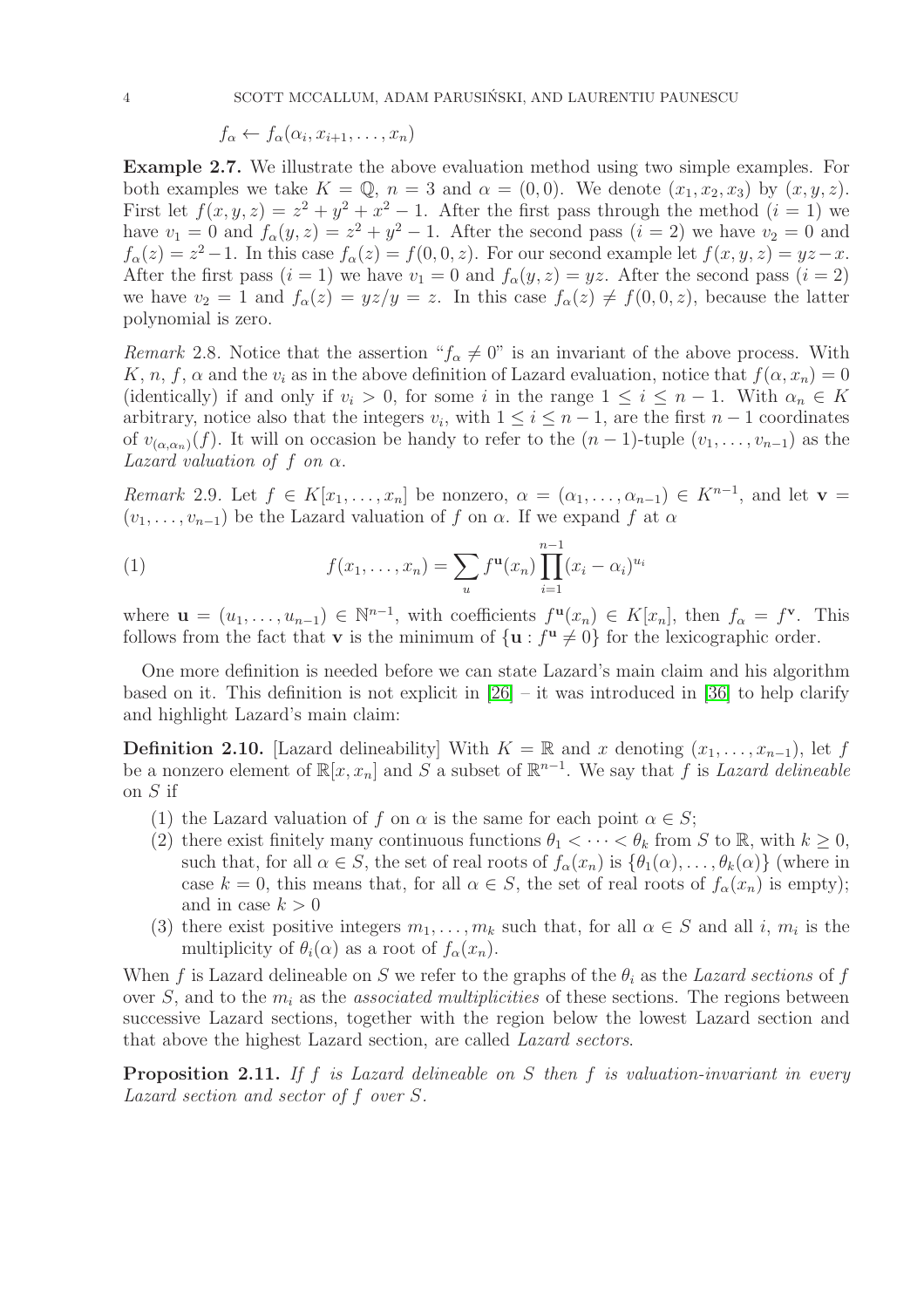*Proof.* Let  $(v_1, \ldots, v_{n-1})$  be the common value of the Lazard valuation of f on  $\alpha \in S$ . Then  $(v_1, \ldots, v_{n-1}, 0)$  is the Lazard valuation of f at a point  $(\alpha, z)$  in a Lazard sector of f over S. If  $(\alpha, z)$  is in a Lazard section of f over S with associated multiplicity m then the Lazard valuation of f at this point equals  $(v_1, \ldots, v_{n-1}, m)$ .

We express Lazard's main claim, essentially the content of his Proposition 5 and subsequent remarks, as follows (as in [\[36\]](#page-19-8)):

> Let A be a finite irreducible basis in  $R_n$ , where  $n \geq 2$ . Let S be a connected subset of  $\mathbb{R}^{n-1}$ . Suppose that each element of  $P<sub>L</sub>(A)$  is valuation-invariant in S. Then each element of A is Lazard delineable on S, and the Lazard sections over S of the elements of A are pairwise disjoint.

Our wording of this claim is different from Lazard's – we have tried to highlight and clarify the essence of his assertions. This claim concerns valuation-invariant lifting in relation to  $P<sub>L</sub>(A)$ : it asserts that the condition, "each element of  $P<sub>L</sub>(A)$  is valuation-invariant in S", is sufficient for an A-valuation-invariant stack in  $\mathbb{R}^n$  to exist over S. We prove Lazard's main claim in Section 5. We can now describe Lazard's proposed CAD algorithm (as in [\[36\]](#page-19-8)):

Algorithm 2.12 (Valuation-invariant CAD using Lazard projection).

$$
(\mathcal{I}, \mathcal{S}) \leftarrow \text{VCADL}(A)
$$

*Input: A* is a list of integral polynomials in  $x_1, \ldots, x_n$ .

Output:  $I$  and  $S$  are lists of indices and sample points, respectively, of the cells comprising an A-valuation-invariant CAD of  $\mathbb{R}^n$ .

(1) If  $n > 1$  then go to (2).

Isolate the real roots of the irreducible factors of the nonzero elements of A. (Algorithms for univariate integral polynomial factorization are given in [\[25\]](#page-19-12).) Construct cell indices  $\mathcal I$  and sample points  $\mathcal S$  from the real roots. Exit.

(2)  $B \leftarrow$  the finest squarefree basis for prim(A). That is, B is assigned the set of ample irreducible factors of elements of the set  $prim(A)$  of primitive parts of elements of A of positive degree. (Recall that an ample set in a commutative ring with 1 is a set which contains exactly one element in each equivalence class of associates [\[14,](#page-19-13) [15\]](#page-19-0). Algorithms for multivariate integral polynomial factorization are given in [\[25\]](#page-19-12).)  $P \leftarrow \text{cont}(A) \cup P_L(B)$ . (cont(A) denotes the set of contents of elements of A.)  $(\mathcal{I}', \mathcal{S}') \leftarrow \text{VCADL}(P).$ 

 $\mathcal{I} \leftarrow$  the empty list.  $\mathcal{S} \leftarrow$  the empty list.

For each  $\alpha = (\alpha_1, \ldots, \alpha_{n-1})$  in  $\mathcal{S}'$  do

Let *i* be the index of the cell containing  $\alpha$ .

 $f^* \leftarrow \prod_{f \in B} f_\alpha$ . (Each  $f_\alpha$  is constructed using exact arithmetic in  $\mathbb{Q}(\alpha)$ .)

Isolate the real roots of  $f^*$ .

Construct cell indices and sample points for Lazard sections and sectors of elements of B from i,  $\alpha$  and the real roots of  $f^*$ .

Add the cell indices to  $\mathcal I$  and the sample points to  $\mathcal S$ .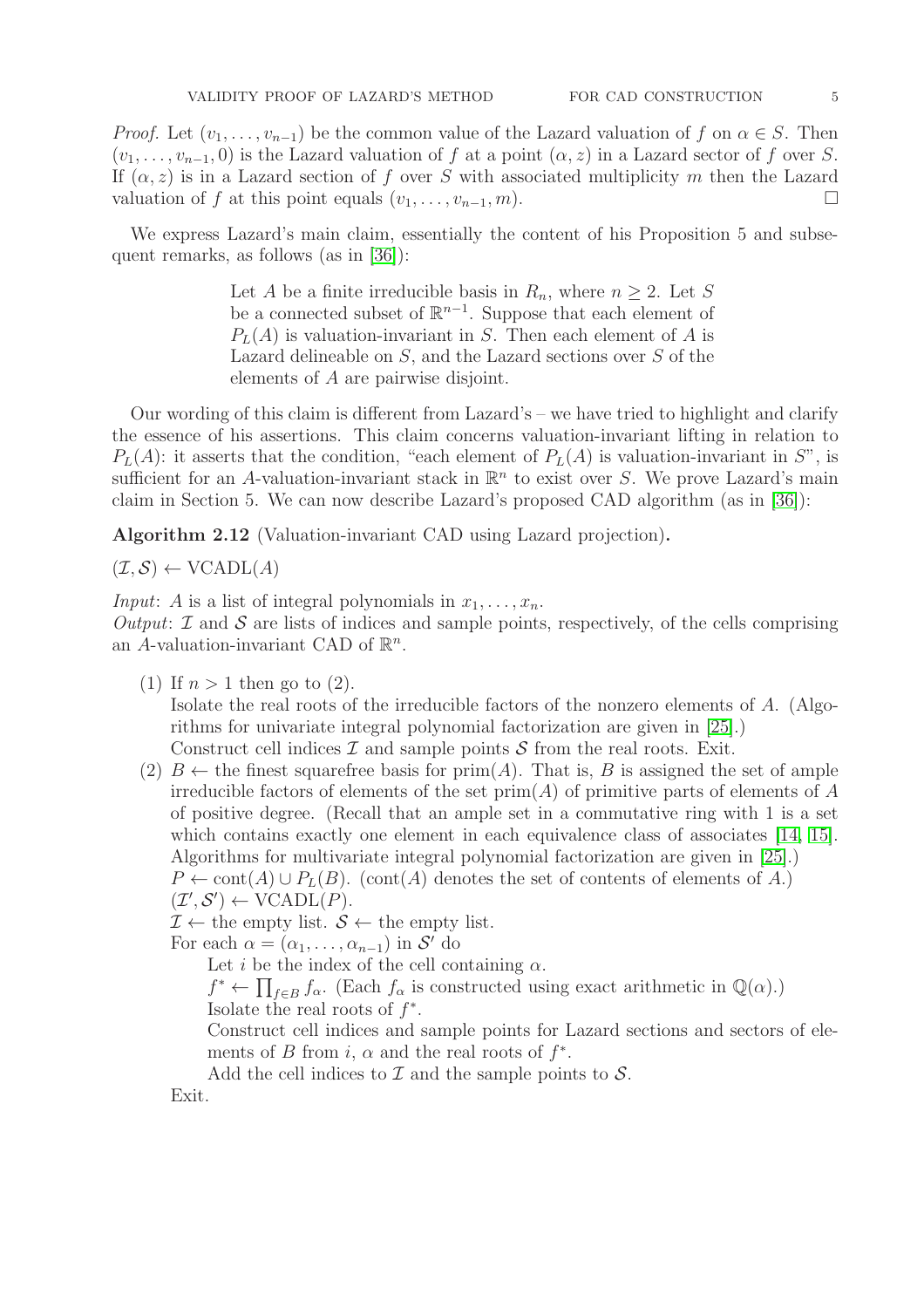As mentioned in Remark [2.2,](#page-1-0) practical experience with CAD suggests that it is worthwhile overall to first compute the finest squarefree basis for  $\text{prim}(A)$  in step (2). In particular, the cost in practice of such computation usually remains a relatively small part of the total time for CAD. But the benefit of such computation as the projection and lifting phases of CAD proceed likely outweighs any additional cost of performing the factorization. This is due in part to the expected presence of nontrivial factors of repeated discriminants and resultants [\[27,](#page-19-14) [12\]](#page-18-3).

The correctness of the above algorithm – namely, the claim that, given  $A \subset R_n$ , it produces a CAD of  $\mathbb{R}^n$  such that each cell of the CAD is valuation-invariant with respect to each element of  $A$  – follows from Lazard's main claim by induction on n.

### 3. Basic properties of Lazard's valuation

In this section we study Lazard's valuation [\[26\]](#page-19-6) in the relatively special setting, namely that of multivariate polynomials over a ring, in which it was defined in the previous section. We shall clarify the notion and basic properties of this special valuation, and identify some relationships between valuation-invariance and order-invariance. The content of this section is based on very similar material found in [\[35\]](#page-19-15).

We recall the standard algebraic definition of the term valuation [\[18,](#page-19-16) [3,](#page-18-4) [48\]](#page-20-2). A mapping  $v : R - \{0\} \rightarrow \Gamma$ , R a ring, into a totally ordered abelian monoid (written additively) Γ is said to be a *valuation* of R if the following two conditions are satisfied:

- (1)  $v(fg) = v(f) + v(g)$  for all f and g;
- (2)  $v(f + q) > \min\{v(f), v(q)\}\)$ , for all f and q (with  $f + q \neq 0$ ).

Perhaps the simplest and most familiar example of a valuation in algebraic geometry is the order of an *n*-variate polynomial over a field K at a point  $\alpha \in K^n$ . That is, the mapping ord<sub> $\alpha$ </sub> :  $K[x_1, \ldots, x_n] - \{0\} \rightarrow \mathbb{N}$  defined by

$$
\mathrm{ord}_{\alpha}(f)=\mathrm{the\ order\ of}\ f\ \mathrm{at}\ \alpha
$$

is a valuation of the ring  $K[x_1, \ldots, x_n]$ . The order of f at  $\alpha$  is also called "the multiplicity of f at  $\alpha$ ".

Let  $n \geq 1$ . Recall that the lexicographic order  $\leq_{lex}$  on  $\mathbb{N}^n$  is defined by  $v = (v_1, \ldots, v_n) \leq_{lex}$  $(w_1, \ldots, w_n) = w$  if and only if either  $v = w$  or there is some  $i, 1 \le i \le n$ , with  $v_j = w_j$ , for all j in the range  $1 \leq j < i$ , and  $v_i < w_i$ . Then  $\leq_{lex}$  is an *admissible* order on  $\mathbb{N}^n$  in the sense of [\[5\]](#page-18-5). Indeed  $\mathbb{N}^n$ , together with componentwise addition and  $\leq_{lex}$ , forms a totally ordered abelian monoid. The lexicographic order  $\leq_{lex}$  can be defined similarly on  $\mathbb{Z}^n$ , forming a totally ordered abelian group.

Recall the definition of  $v_{\alpha}(f)$  for  $f \in K[x_1, \ldots, x_n]$  nonzero and  $\alpha \in K^n$  from Section 2:  $v_{\alpha}(f)$  is the element  $(v_1, \ldots, v_n)$  of  $\mathbb{N}^n$  least (with respect to  $\leq_{lex}$ ) such that f expanded about a has a term  $c(x_1 - \alpha_1)^{v_1} \cdots (x_n - \alpha_n)^{v_n}$  with  $c \neq 0$ . Notice that  $v_\alpha(f) = (0, \ldots, 0)$ if and only if  $f(\alpha) \neq 0$ . Where there is no ambiguity we shall usually omit the qualifier "Lazard" from "Lazard valuation". We state some basic properties of the valuation  $v_{\alpha}(f)$ , analogues of properties of the familiar order ord<sub> $\alpha$ </sub>(f). The first property is the fulfilment of the axioms.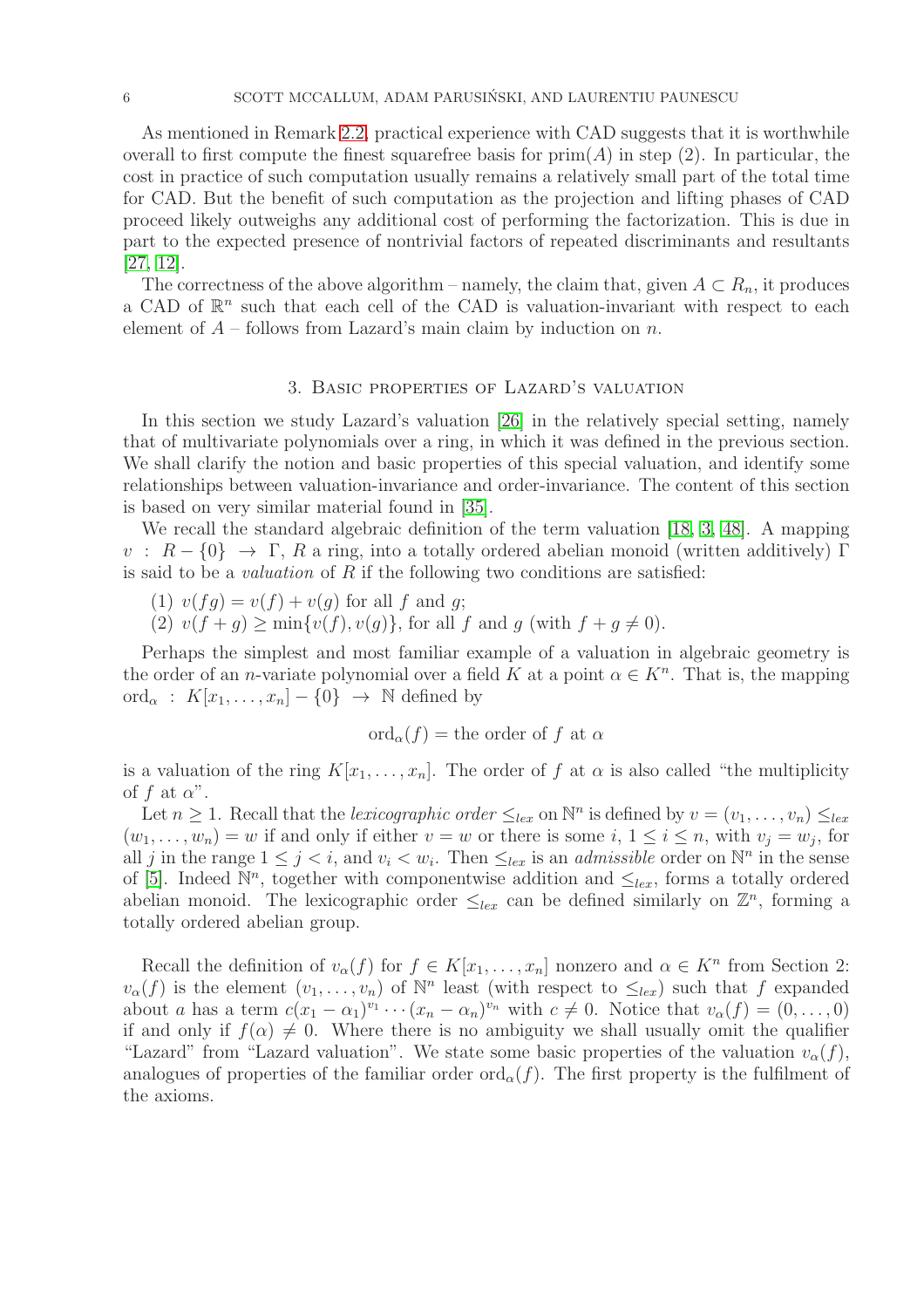**Proposition 3.1.** Let f and g be nonzero elements of  $K[x_1, \ldots, x_n]$  and let  $\alpha \in K^n$ . Then  $v_{\alpha}(fg) = v_{\alpha}(f) + v_{\alpha}(g)$  and  $v_{\alpha}(f+g) \geq_{lex} \min\{v_{\alpha}(f), v_{\alpha}(g)\}\$  (if  $f+g \neq 0$ ).

*Proof.* These claims follow since  $\mathbb{N}^n$ , together with componentwise addition and  $\leq_{lex}$ , forms a totally ordered abelian monoid.

<span id="page-6-1"></span>**Proposition 3.2.** (Upper semicontinuity of valuation) Let f be a nonzero element of  $K[x_1, \ldots, x_n]$ and let  $v = (v_1, \ldots, v_n) \in \mathbb{N}^n$ . Then the set  $\{\gamma \in K^n; v_{\gamma}(f) \geq_{lex} v\}$  is an algebraic subset of  $K<sup>n</sup>$ . In particular, the Lazard valuation is upper semi-continuous (in Zariski topology for any field K and in the classical topology for  $K = \mathbb{R}$  or  $\mathbb{C}$ ).

*Proof.* Denote  $w = (w_1, \ldots, w_n)$ ,  $\alpha = (\alpha_1, \ldots, \alpha_n)$ . The coefficient  $c_{w,\alpha}$  in the expansion of f at  $\alpha$ 

$$
f = \sum_{w} c_{w,\alpha} (x_1 - \alpha_1)^{w_1} \cdots (x_n - \alpha_n)^{w_n},
$$

for w fixed, is a polynomial in  $\alpha$ . (If K is of characteristic zero then this coefficient equals 1  $w_1! \cdots w_n!$  $\partial^{w_1+\cdots+w_n}f$  $\overline{\partial x_1^{w_1}\cdots \partial x_n^{w_n}}$ .) The set  $\{\alpha \in K^n; v_{\alpha}(f) \geq_{lex} v\}$  is the intersection of the zero set of polynomials  $c_{w,\alpha}$  for  $w = (w_1, \ldots, w_n) <_{lex} v$ . Therefore it is algebraic. The algebraic sets are closed in Zariski topology by definition and clearly also, if  $K = \mathbb{R}$  or  $\mathbb{C}$ , in the classical topology.

<span id="page-6-2"></span>Remark 3.3. Let  $f: U \to K$ ,  $K = \mathbb{R}$  or  $\mathbb{C}$ , be analytic, where U is an open connected subset of  $K<sup>n</sup>$ , and suppose that f does not vanish identically. Then the Lazard valuation  $v_{\alpha}(f)$ for  $\alpha \in U$  can be defined exactly as in Definition 2.4 and it satisfies the upper semicontinutiy property for the classical topology. But the Lazard valuation extended to rational or meromorphic functions does not satisfy the upper semicontinutiy, see [\[35\]](#page-19-15) for a discussion.

We shall say that f is valuation-invariant in a subset  $S \subset K^n$  if  $v_\alpha(f)$  is constant as  $\alpha$ varies in S.

For the remaining properties we state we shall assume that  $K = \mathbb{R}$  or  $\mathbb{C}$ . (We will use Proposition [3.4](#page-6-0) later but not the remaining properties.)

<span id="page-6-0"></span>**Proposition 3.4.** Let f and g be analytic in  $U \subset K<sup>n</sup>$ , with U open and connected, and suppose neither f nor g vanishes identically. (In particular, f and g could be nonzero elements of  $K[x_1, \ldots, x_n]$ , with  $U = K^n$ .) Let  $S \subset U$  be connected. Then fg is valuationinvariant in S if and only if both f and g are valuation-invariant in S.

Proof. This follows easily from Proposition [3.2](#page-6-1) and Remark [3.3.](#page-6-2) See for instance the proof of Lemma A.3 of [\[31\]](#page-19-3).

The next lemma is in a sense another analogue of the familiar order, and is particular to the case  $n = 2$ .

<span id="page-6-3"></span>**Lemma 3.5.** Let  $f(x, y) \in K[x, y]$  be primitive of positive degree in y and squarefree. Then for all but a finite number of points  $(\alpha, \beta) \in K^2$  on the curve  $f(x, y) = 0$  we have  $v_{(\alpha, \beta)}(f) =$  $(0, 1)$ .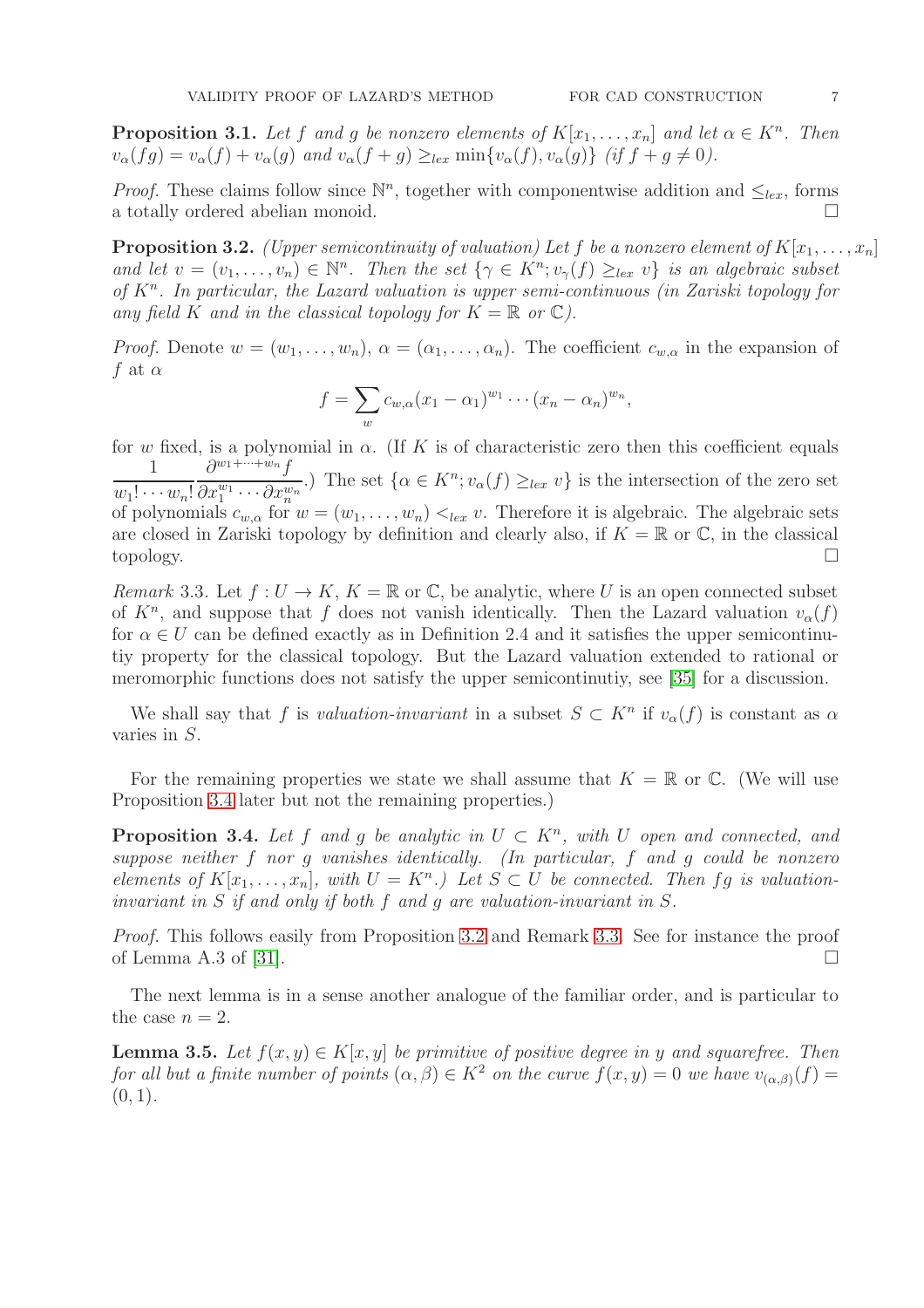*Proof.* Denote by  $R(x)$  the resultant  $res_y(f, f_y)$  of f and  $f_y$  with respect to y. Then  $R(x) \neq 0$ since f is assumed squarefree. Let  $(\alpha, \beta) \in K^2$ , suppose  $f(\alpha, \beta) = 0$  and assume that  $v_{(\alpha,\beta)}(f) \neq (0, 1)$ . Then  $f_y(\alpha,\beta) = 0$ . Hence  $R(\alpha) = 0$ . So  $\alpha$  belongs to the set of roots of  $R(x)$ , a finite set. Now  $f(\alpha, \beta) = 0$  and  $f(\alpha, y) \neq 0$ , since f is assumed primitive. So  $\beta$ belongs to the set of roots of  $f(\alpha, y)$ , a finite set.

Let us further consider the relationship between the concepts of order-invariance and valuation-invariance for a subset S of  $K<sup>n</sup>$ . The concepts are the same in case  $n = 1$  because order and valuation are the same for this case. For  $n = 2$  order-invariance in S does not imply valuation-invariance in S. (For consider  $S = \{(x, y)|x^2 + y^2 - 1 = 0\}$  in  $K^2$ . The order of  $f(x, y) = x^2 + y^2 - 1$  at every point of S is 1. The valuation of f at every point  $(\alpha, \beta) \in S$  except  $(\pm 1, 0)$  is  $(0, 1)$ . But  $v_{(+1,0)}(f) = (0, 2)$ .) However for  $n = 2$  we can prove the following.

<span id="page-7-0"></span>**Proposition 3.6.** Let  $f \in K[x, y]$  be nonzero and  $S \subset K^2$  be connected. If f is valuationinvariant in S then f is order-invariant in S.

*Proof.* Assume that f is valuation-invariant in S. Write f as a product of irreducible elements  $f_i$  of  $K[x, y]$ . By Proposition [3.4](#page-6-0) each  $f_i$  is valuation-invariant in S. We shall show that each  $f_i$  is order-invariant in S. Take an arbitrary factor  $f_i$ . If the valuation of  $f_i$  in S is  $(0,0)$ then the order of  $f_i$  throughout S is 0, hence  $f_i$  is order-invariant in S. So we may assume that the valuation of  $f_i$  is nonzero in S, that is, that S is contained in the curve  $f_i(x, y) = 0$ . Suppose first that  $f_i$  has positive degree in y. Now the conclusion is immediate in case S is a singleton, so assume that  $S$  is not a singleton. Since  $S$  is connected,  $S$  is an infinite set. By Lemma [3.5](#page-6-3) and valuation-invariance of  $f_i$  in S, we must have  $v_{(\alpha,\beta)}(f_i) = (0,1)$  for all  $(\alpha, \beta) \in S$ . Hence  $f_i$  is order-invariant in S (since ord  $f_i = 1$  in S). Suppose instead that  $f_i = f_i(x)$  has degree 0 in y. Since  $f_i(x)$  is irreducible it has no multiple roots. Therefore  $v_{(\alpha,\beta)}(f_i) = (1,0)$  for all  $(\alpha,\beta) \in S$ . Hence  $f_i$  is order-invariant in S (since ord  $f_i = 1$  in S). The proof that  $f_i$  is order-invariant in S is finished and we conclude that  $f$  is order-invariant in  $S$ .

However the following example indicates that Proposition [3.6](#page-7-0) is not true for dimension greater than 2; that is, valuation-invariance does not imply order-invariance when  $n > 2$ . Let  $f(x, y, z) = z^2 - xy$  and let S be the x-axis in  $\mathbb{R}^3$ . Now f is valuation-invariant in S, since the valuation of f at each point of S is  $(0, 0, 2)$ . But f is not order-invariant in S, since ord<sub>(0,0,0)</sub> $f = 2$  and ord<sub>( $\alpha$ ,0,0)</sub> $f = 1$  for  $\alpha \neq 0$ .

# 4. The Puiseux with parameter theorem

We recall the classical Puiseux with parameter theorem in the form given in [\[39\]](#page-20-3). This theorem is a special case of the Abhyankar-Jung theorem, see [\[1\]](#page-18-6), [\[38\]](#page-19-17), and hence can be traced back to [\[24\]](#page-19-18). Puiseux with parameter is closely related to certain algebraic results of Zariski concerning equisingularity in codimension 1 over an arbitrary algebraically closed field of characteristic 0 (Thm 7 of [\[45\]](#page-20-4) and Thms 4.4 and 4.5 of [\[46\]](#page-20-5)). In the Appendix at the end of this paper we provide a short proof of this theorem for the reader's convenience.

We use the following notation: with  $\varepsilon = (\varepsilon_1, \ldots, \varepsilon_k)$ ,  $U_{\varepsilon,r} = U_{\varepsilon} \times U_r$ , where  $U_{\varepsilon} = \{x =$  $(x_1,\ldots,x_k)\in\mathbb{C}^k:|x_i|<\varepsilon_i,\forall i\},\ U_r=\{y\in\mathbb{C}:|y| In this section "analytic" means$ "complex analytic".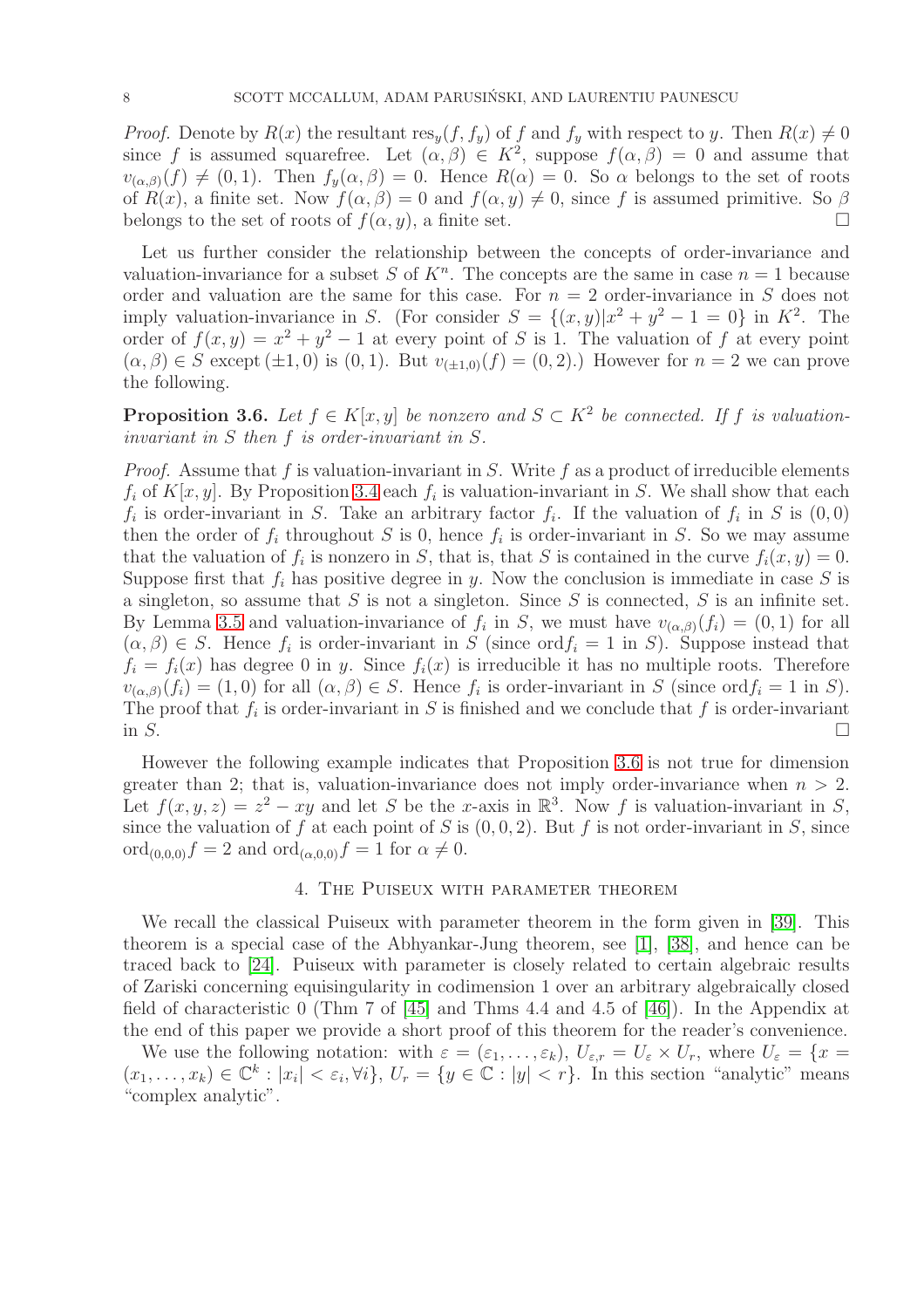<span id="page-8-0"></span>Theorem 4.1. (Puiseux with parameter) Let

(2) 
$$
f(x, y, z) = zd + \sum_{i=0}^{d-1} a_i(x, y) zi,
$$

be a monic polynomial in z with coefficients  $a_i(x, y)$  analytic in  $U_{\varepsilon,r}$ . Suppose that the discriminant of f is of the form  $D_f(x,y) = y^m u(x,y)$  with analytic function u non vanishing on  $U_{\varepsilon,r}$ . Then, there are a positive integer N (we may take  $N = d!$ ) and analytic functions  $\xi_i(x,t): U_{\varepsilon,r^{1/N}} \to \mathbb{C}$  such that

$$
f(x, t^N, z) = \prod_{i=1}^d (z - \xi_i(x, t))
$$

for all  $(x, t) \in U_{\varepsilon, r^{1/N}}$ .

The roots  $\xi_i(x, t)$  satisfy, moreover, the following properties. Firstly, for every  $i \neq j$ ,  $\xi_i-\xi_j$ equals a power of t times a function nonvanishing on  $U_{\varepsilon,r^{1/N}}$ . Secondly, if the coefficients  $a_i(x, y)$  of f are (complexifications of) real analytic functions then the set of functions  $\xi_i(x, t)$ is complex conjugation invariant.

Note that "parameter" in the name "Puiseux with parameter" refers to the  $k$ -tuple  $x$ , which "parametrizes" the Puiseux roots  $\xi_i(x, t)$ . Observe also that Theorem [4.1](#page-8-0) is applicable to any nonmonic polynomial  $f(x, y, z)$  which otherwise satisfies the hypotheses of the theorem, and for which the leading coefficient  $a_d(x, y)$  vanishes nowhere in  $U_{\varepsilon,r}$ . For we may simply divide f by  $a_d$  to obtain a monic polynomial with the same roots which still satisfies the hypotheses of the theorem.

By analogy with [\[36\]](#page-19-8) we now consider the more general case in which

<span id="page-8-1"></span>(3) 
$$
f(x, y, z) = a_d(x, y)z^d + \sum_{i=0}^{d-1} a_i(x, y)z^i,
$$

with coefficients  $a_i(x, y)$  analytic in  $U_{\varepsilon,r}$ , under the assumption that each of  $a_d(x, y)$  and  $D_f(x, y)$  is equal to a power of y times a unit, that is, an analytic function nonvanishing in  $U_{\varepsilon,r}$ . We may then apply Theorem [4.1](#page-8-0) to  $\tilde{f}(x, y, \tilde{z})$  defined by

(4) 
$$
\tilde{f}(x, y, \tilde{z}) = \tilde{z}^d + \sum_{i=0}^{d-1} a_i a_d^{d-1-i} \tilde{z}^i
$$

because  $D_{\tilde{f}} = a_d^{d^2-3d+2} D_f$  satisfies the assumptions of Theorem [4.1.](#page-8-0) Let  $\eta_i(x,t)$  be the roots of  $\tilde{f}(x, t^N, \tilde{z})$ . Then, with  $y = t^N$ ,

<span id="page-8-2"></span>(5) 
$$
\prod_{i=1}^{d} (a_d z - \eta_i) = \tilde{f}(x, y, a_d z) = a_d^{d-1} f(x, y, z).
$$

The above relation is key for proving the following result, which is a complex analytic version of Corollary 3.15 of [\[36\]](#page-19-8).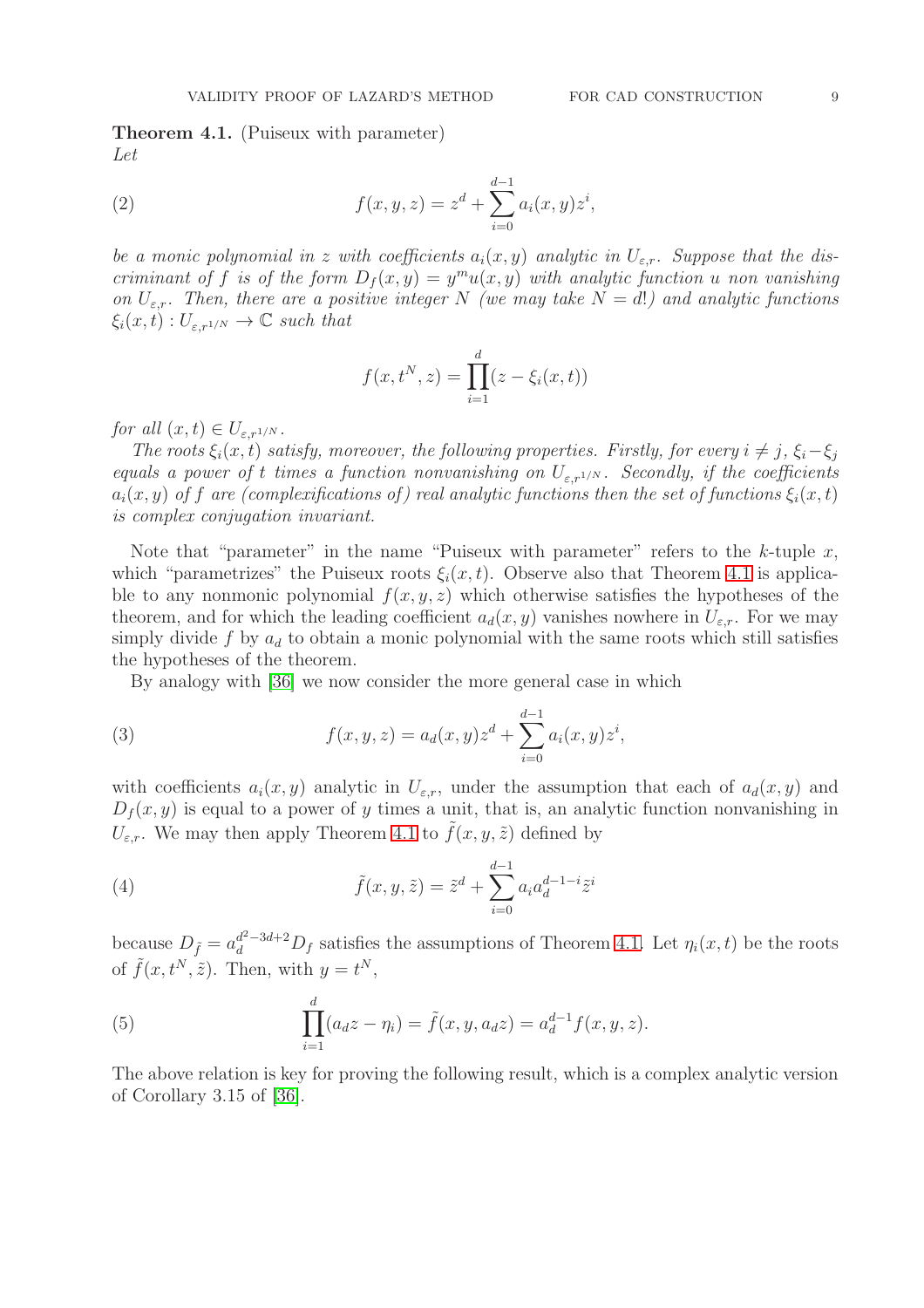<span id="page-9-0"></span>**Corollary 4.2.** Let  $f(x, y, z)$  be as in [\(3\)](#page-8-1) and suppose that each of  $a_d(x, y)$ ,  $a_0(x, y)$  and  $D_f(x, y)$  is of the form a power of y times an analytic function nonvanishing on  $U_{\varepsilon,r}$ . Then there are an integer  $N > 0$ , analytic functions  $u_i(x,t) : U_{\varepsilon,r^{1/N}} \to \mathbb{C}$ ,  $1 \leq i \leq d$  and non-negative integers  $m_0, m_1, \ldots, m_d$ , such that on  $U_{\varepsilon,r^{1/N}}$ ,

$$
t^{dm_0} f(x, t^N, z) = a_d(x, t^N) \prod_{i=1}^d (t^{m_0}z - t^{m_i}u_i(x, t)).
$$

The functions  $u_i(x,t)$  satisfy, moreover, the following properties. For all i,  $u_i$  is nonvanishing in  $U_{\varepsilon,r^{1/N}}$ . For every  $i \neq j$ ,  $t^{m_i}u_i - t^{m_j}u_j$  equals a power of t times a function nonvanishing on  $U_{\varepsilon,r^{1/N}}$ . If the coefficients of  $a_i(x,y)$  of f are (complexifications of) real analytic functions then the set of functions  $u_i(x, t)$  is complex conjugation invariant.

*Proof.* By the assumption  $a_d(x, t^N) = t^{m_0} \tilde{a}_d(x, t^N)$  and  $a_0(x, t^N) = t^m \tilde{a}_0(x, t^N)$ , with  $\tilde{a}_d$ ,  $\tilde{a}_0$ nowhere vanishing. Since

$$
\prod_i \eta_i(x, t^N) = a_d^{d-1}(x, t^N) a_0(x, t^N),
$$

the same is true for each  $\eta_i$  (the roots of  $\tilde{f}$ ), namely,  $\eta_i(x,t) = t^{m_i} \tilde{\eta}_i(x,t)$ , with  $\tilde{\eta}_i(x,t)$  nowhere vanishing. By [\(5\)](#page-8-2) we get  $\tilde{a}_d^d \prod_{i=1}^d (t^{m_0}z - \tilde{a}_d^{-1})$  $\tilde{a}_d^{-1}\eta_i$ ) =  $\tilde{a}_d^d \prod_{i=1}^d (t^{m_0}z - t^{m_i}\tilde{a}_d^{-1})$  $\bar{a}^{-1}\tilde{\eta}_i$ ) =  $a_d^{d-1}$  $\frac{d-1}{d} f(x, y, z).$ Hence, setting  $u_i := \tilde{a}_d^{-1}$  $\bar{d}^{(1)}(x, t^N)\tilde{\eta}_i(x, t)$  we obtain the required formula for  $t^{dm_0}f(x, t^N, z)$ . If the coefficients  $a_i$  are real then the set of roots  $\eta_i$  is conjugation invariant and hence so is the set of functions  $u_i(x, t)$ 

Remark 4.3. By analogy with Corollary 3.15 of [\[36\]](#page-19-8), just the hypotheses on the leading coefficient  $a_d(x, y)$  and discriminant  $D_f(x, y)$  of a nonmonic polynomial  $f(x, y, z)$  suffice to yield a conclusion slightly weaker than that presented in Corollary [4.2](#page-9-0) above. In particular, the existence of integer  $N > 0$ , analytic functions  $u_i(x, t)$  and nonnegative integers  $m_i$ yielding a factorization of  $t^{dm_0} f(x, t^N, z)$  follow from just these hypotheses. Formally, the roots  $t^{m_i-m_0}u_i(x,t)$  of  $f(x,t^N,z)$  are meromorphic (Laurent) series: this means that finitely many negative exponents in t, as well as  $u_i \equiv 0$ , are allowed. Hence some roots could go to infinity as  $t \to 0$ , where such behaviour in general depends on the parameter x. (With  $k = 1$ , consider the example  $f(x, y, z) = yz-x$ .) The additional hypothesis of Corollary [4.2](#page-9-0) above is that the trailing coefficient  $a_0(x, y)$  is of the same special form as  $a_d(x, y)$  and  $D_f(x, y)$ . This hypothesis on  $a_0(x, y)$  is key to proving the nonvanishing of the functions  $u_i(x, t)$  in  $U_{\varepsilon, r^{1/N}}$ , which is not guaranteed without it (as the example shows). The nonvanishing of the  $u_i(x, t)$ implies, in turn, that the number of roots which tend to infinity as  $t \to 0$  is independent of x. This consequence is crucial to part of the proof of our main theorem presented in the next section.

As follows from the next lemma the assumptions of Theorem [4.1](#page-8-0) and Corollary [4.2](#page-9-0) can be expressed equivalently as the order invariance of  $a_d(x, y)$ ,  $a_0(x, y)$  and  $D_f(x, y)$  in the hyperplane  $y = 0$ .

<span id="page-9-1"></span>**Lemma 4.4.** Recall that x denotes  $(x_1, \ldots, x_k)$  in this section. Let  $g(x, y)$  be analytic in a neighbourhood of the origin in  $K^{k+1}$ ,  $K = \mathbb{R}$  or  $\mathbb{C}$ , and suppose that g does not vanish identically. The following are equivalent: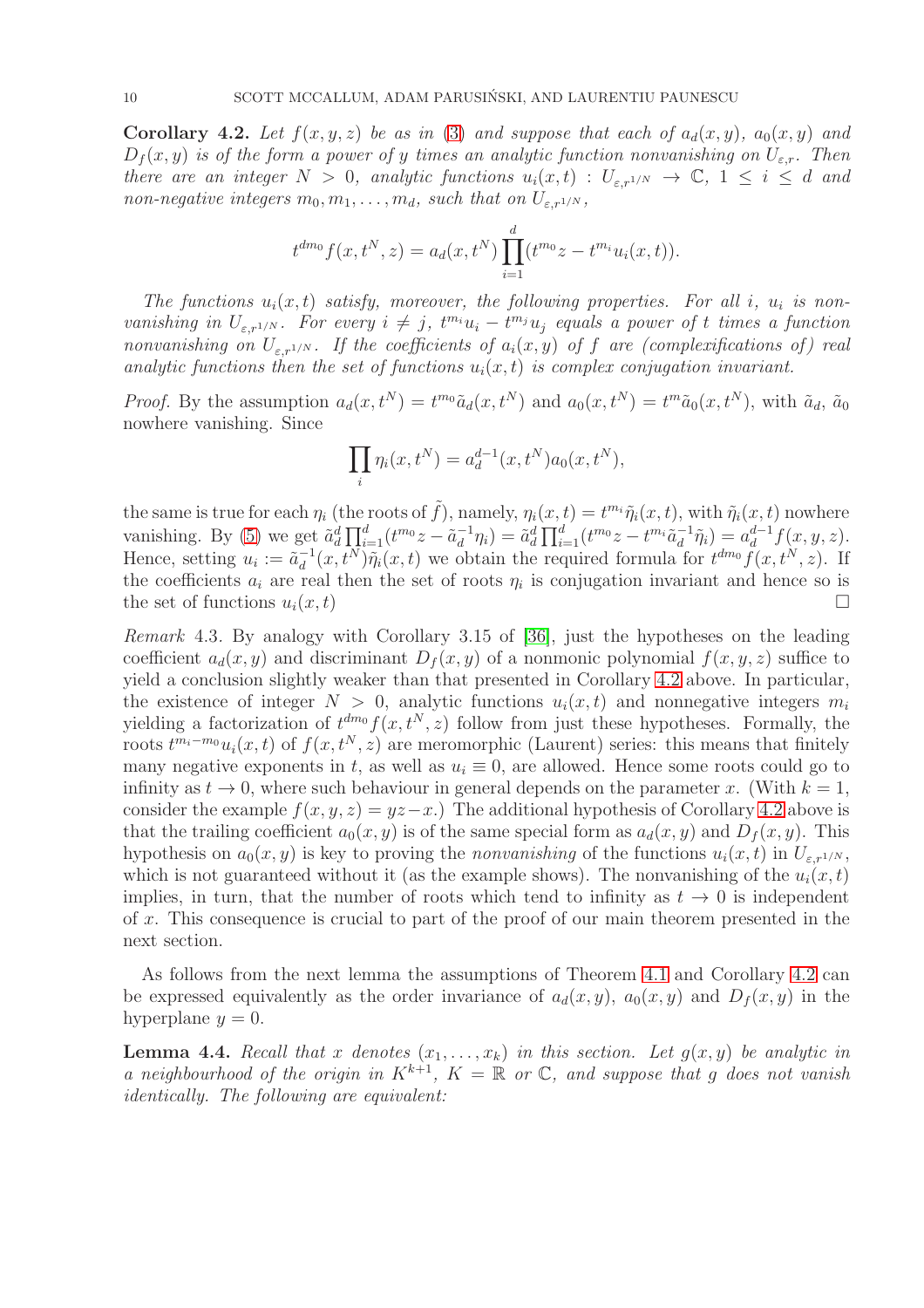- (1) The order of  $g(a, y)$  (as a function of y) at  $y = 0$  equals m for all fixed a sufficiently small.
- (2) For some function u analytic near the origin with  $u(0, 0) \neq 0$  we have  $g(x, y) =$  $y^m u(x, y)$  for all  $(x, y)$  sufficiently small.
- (3) g is order-invariant in the hyperplane  $y = 0$  near the origin and this order is equal to m.

*Proof.* First we show that (1) implies (2). Suppose that  $g(\alpha, y)$  is of order m at  $y = 0$  for  $\alpha$ within box  $B$  about the origin. Expand  $g$  about the origin as the following iterated series:

$$
g(x,y) = g_0(x) + g_1(x)y + g_2(x)y^2 + \cdots
$$

Take  $(a, 0) \in B$ . By assumption  $q_i(a) = 0$  for all  $i < m$  and  $q_m(a) \neq 0$ . Setting

$$
u(x,t) = g_m(x) + g_{m+1}(x)y + g_{m+2}(x)y^{2} + \cdots,
$$

we have  $g(x, y) = y^m u(x, y)$ , and  $u(0, 0) \neq 0$ , as required.

Our proof above that (1) implies (2) could be easily adapted to show that (3) implies (2). That (2) implies (1) and (3) is straightforward.

Remark 4.5. One can adapt easily the above proof to show that the conditions (1)-(3) also are equivalent to

(4) q is valuation-invariant in the hyperplane  $y = 0$  near the origin, and this valuation is equal to  $(0,m)$  (where 0 denotes n-1 zeros).

We do not use this result in this paper.

# 5. Proof of Lazard's main claim

We shall need to sharpen slightly the definition of Lazard delineability given in Section 2. First recall that a k-dimensional analytic submanifold of  $\mathbb{R}^{n-1}$  is a nonempty subset S which looks locally like  $\mathbb{R}^k$ . That is, for each point p of S, there is an analytic coordinate system  $(\hat{x}_1, \ldots, \hat{x}_{n-1})$  about p such that near p, S is the intersection of the  $n-1-k$  hyperplanes  $\hat{x}_{k+1} = 0, \ldots, \hat{x}_{n-1} = 0$  in the local coordinate system [\[31,](#page-19-3) [32\]](#page-19-4). With this notation, we say that  $(\hat{x}_1, \ldots, \hat{x}_k)$  are local coordinates on S near p. A function  $\theta : S \to \mathbb{R}$  is said to be analytic if near every point  $p$  of  $S$ , there are local coordinates on  $S$  with respect to which f is analytic (near the origin in  $\mathbb{R}^k$ ). We say that an *n*-variate real polynomial f is Lazard analytic delineable on a submanifold S of  $\mathbb{R}^{n-1}$  if conditions (1), (2) and (3) of Definition [2.10](#page-3-0) are satisfied, where the continuous functions  $\theta_1 < \ldots < \theta_k$  from S to R are moreover analytic. The major effort of this section is to prove the following result; the Lazard claim is then an easy consequence.

<span id="page-10-0"></span>**Theorem 5.1.** Let  $f(x, x_n) \in \mathbb{R}[x, x_n]$  have positive degree d in  $x_n$ , where  $x = (x_1, \ldots, x_{n-1})$ . Let  $D(x)$ ,  $l(x)$  and  $t(x)$  denote the discriminant, leading coefficient and trailing coefficient (that is, the coefficient independent of  $x_n$ ) of f, respectively, and suppose that each of these polynomials is nonzero (as an element of  $\mathbb{R}[x]$ ). Let S be a connected analytic submanifold of  $\mathbb{R}^{n-1}$  in which D, l and t are all valuation-invariant. Then f is Lazard analytic delineable on S, hence f is valuation-invariant in every Lazard section and sector over S. Moreover, the same conclusion holds for the polynomial  $f^*(x, x_n) = x_n f(x, x_n)$ .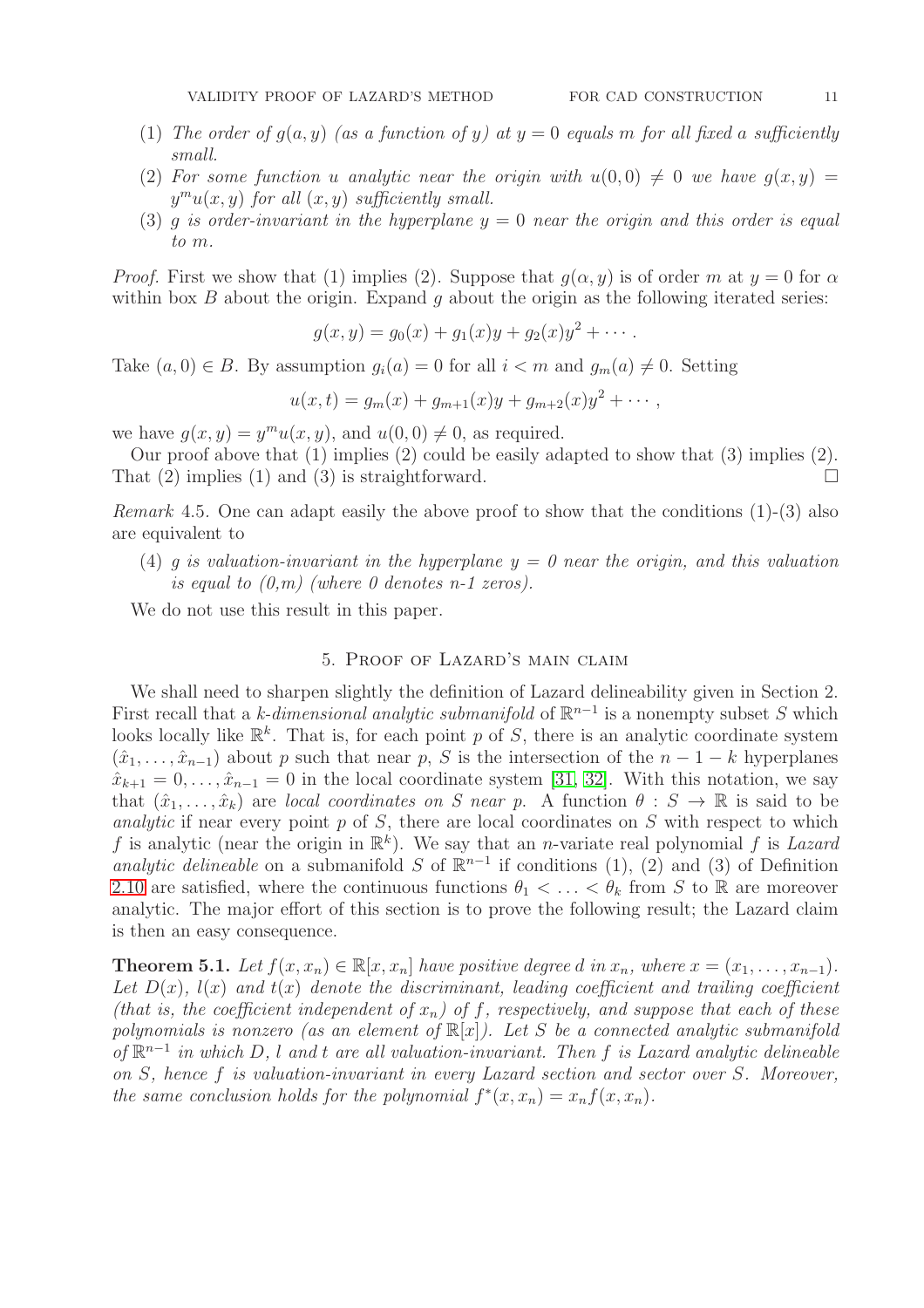A special form of Lazard's main claim, in which S is assumed to be a connected submanifold of  $\mathbb{R}^{n-1}$ , and each element of A, an irreducible basis, is concluded to be Lazard analytic delineable on S etc., follows from the above theorem by Proposition 3.4. The details are provided in Subsection 5.3 below. This special form of Lazard's main claim is sufficient to validate Lazard's CAD method, as outlined in Section 2.

Our task now is to prove Theorem 5.1. To do this we first need to investigate transforming the valuation of f at a point p into the order of f along a curve passing through p.

5.1. Transforming the valuation. For a pair of vectors c, v we denote by  $\langle c, v \rangle$  their scalar product  $\langle \mathbf{c}, \mathbf{v} \rangle = \sum_i c_i v_i$ . Let  $V \subset \mathbb{N}^n$  be a non-empty family. We say that an *n*-tuple of positive integers  $\mathbf{c} = (c_1, \ldots, c_n) \in (\mathbb{N}^*)^n$  is an *evaluator for* V if for every  $i = 1, \ldots, n - 1$ we have

<span id="page-11-0"></span>(6) 
$$
c_i \geq 1 + \max_{\mathbf{v} \in V} \sum_{j>i} c_j v_j.
$$

The above inequality is intended to mean that the subset  $\{\sum_{j>i} c_j v_j | v \in V\}$  of N is finite and, if so,  $c_i$  strictly exceeds the maximum element of this set. Such a c always exists for any given finite  $V \subset \mathbb{N}^n$ , but may or may not exist if V is infinite. Indeed, if V is finite, we may choose  $c_n$  arbitrarily and then use [\(6\)](#page-11-0) to define  $c_{n-1}, c_{n-2}, \ldots$  recursively. This is enough for us because we shall typically need an evaluator for a set  $V$  of valuations of some *n*-variate polynomial g. Then  $\{v_{\alpha}(g) | \alpha \in K^{n}\}\$ is finite, in fact every i-th component  $(v_{\alpha}(g))_i$ of  $v_{\alpha}(g)$  is bounded by the maximal exponent of  $x_i^{\beta_i}$  $i$ <sup>b<sub>i</sub></sup> that appears in g.

Remark 5.2. If  $\mathbf{c} = (c_1, \ldots, c_n)$  is an evaluator for V then  $\mathbf{c}' = (c_1, \ldots, c_{n-1})$  is an evaluator for  $V' = \{(v_1, \ldots, v_{n-1}) | \exists_{v_n}(v_1, \ldots, v_n) \in V\}.$ 

<span id="page-11-1"></span>**Lemma 5.3.** Let  $V \subset \mathbb{N}^n$  be a non-empty family and let  $\mathbf{c} = (c_1, ..., c_n) \in (\mathbb{N}^*)^n$  be an evaluator for V .

If  $\mathbf{v} \in V$ ,  $\mathbf{u} \in \mathbb{N}^n$ , and  $\mathbf{v} \leq_{lex} \mathbf{u}$  for the lexicographic order, then  $\langle \mathbf{c}, \mathbf{v} \rangle < \langle \mathbf{c}, \mathbf{u} \rangle$ . In particular, if  $\mathbf{v}, \mathbf{u} \in V$  then  $\langle \mathbf{c}, \mathbf{v} \rangle = \langle \mathbf{c}, \mathbf{u} \rangle$  if and only if  $\mathbf{v} = \mathbf{u}$ .

*Proof.* Suppose that  $\mathbf{v} \leq_{lex} \mathbf{u}$ , that is there is i such that  $u_k = v_k$  for  $k \leq i$  and  $v_i \leq u_i$ . Then

$$
\langle \mathbf{c}, \mathbf{u} \rangle - \langle \mathbf{c}, \mathbf{v} \rangle = c_i (u_i - v_i) + \sum_{j>i} c_j (u_j - v_j)
$$
  
 
$$
\geq (u_i - v_i) + (c_i - 1)(u_i - v_i - 1) + [c_i - 1 - \sum_{j>i} c_j v_j] > 0.
$$

(The strict inequality uses the fact that the term in brackets is nonnegative since c is an evaluator for V and  $\mathbf{v} \in V$ .)

The following result allows us to transform the Lazard valuation  $v_p(f)$  into the order of f at  $y = 0$  along a monomial curve of the form  $K \ni y \to p + (y^{c_1}, \dots, y^{c_n}).$ 

<span id="page-11-2"></span>**Proposition 5.4.** Let  $f \in K[x_1, ..., x_n]$ ,  $f \neq 0$ ,  $p \in K^n$ . With  $V \subset \mathbb{N}^n$  a non-empty family, suppose that  $v_p(f) \in V$  and that  $\mathbf{c} = (c_1, ..., c_n) \in (\mathbb{N}^*)^n$  is an evaluator for V. Then  $f(p+(y^{c_1},\ldots,y^{c_n}))$  is not identically equal to zero and its order at  $y=0$  equals  $\langle \mathbf{c}, v_p(f) \rangle$ .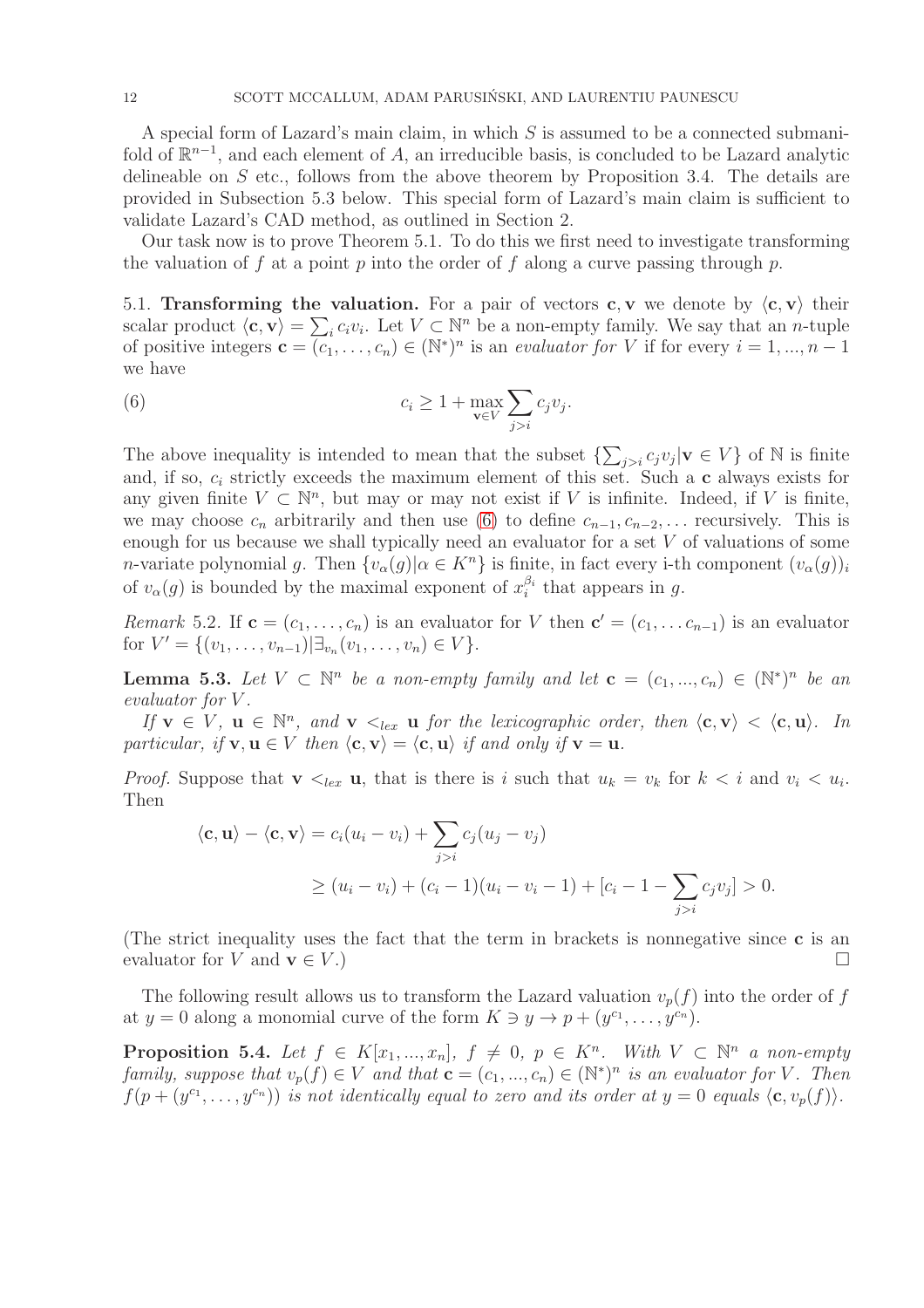$$
f(p+(y^{c_1},\ldots,y^{c_n}))=\sum_{\mathbf{v}\in\Lambda}a_vy^{\langle\mathbf{c},\mathbf{v}\rangle}=a_{v_p(f)}y^{\langle\mathbf{c},v_p(f)\rangle}+\sum_{\mathbf{u}\geq_{lex}v_p(f)}a_uy^{\langle\mathbf{c},\mathbf{u}\rangle}
$$

and the proposition follows from Lemma [5.3.](#page-11-1)  $\Box$ 

**Proposition 5.5.** Let  $f \in K[x_1, ..., x_n]$ ,  $f \neq 0$ ,  $\alpha \in K^{n-1}$ . Let  $\mathbf{v} = (v_1, ..., v_{n-1})$  be the Lazard valuation of f on  $\alpha$ . With  $V' \subset \mathbb{N}^{n-1}$  a non-empty family, suppose that  $\mathbf{v} \in V'$  and that  $\mathbf{c}' = (c_1, ..., c_{n-1})$  is an evaluator for V'. Then, the following formula holds:

(7) 
$$
f(\alpha+(y^{c_1},\ldots,y^{c_{n-1}}),x_n)=y^{\langle \mathbf{c}',\mathbf{v}\rangle}(f^{\mathbf{v}}_{\alpha}(x_n)+yR(y,x_n)),
$$

with  $R \in K[y, x_n]$ .

*Proof.* This follows from the definition of Lazard evaluation on  $\alpha$ .

We have also a parametrised version of the above result.

<span id="page-12-0"></span>**Proposition 5.6.** Let  $f \in K[x_1, ..., x_n]$ ,  $f \neq 0$ ,  $S \subset K^{n-1}$ . Let  $\mathbf{v} = (v_1, ..., v_{n-1})$  be the minimal value of Lazard valuation of f on  $\alpha \in S$ . With  $V' \subset \mathbb{N}^{n-1}$  a non-empty family, suppose that  $\mathbf{v} \in V'$  and that  $\mathbf{c}' = (c_1, ..., c_{n-1})$  is an evaluator for V'. Then, the following formula holds for all  $\alpha \in S$ :

<span id="page-12-1"></span>(8) 
$$
f(\alpha + (y^{c_1}, \ldots, y^{c_{n-1}}), x_n) = y^{(c', \mathbf{v})} (f^{\mathbf{v}}_{\alpha}(x_n) + yR(\alpha, y, x_n)),
$$

with  $f_{\alpha}^{\mathbf{v}}$  $\mathcal{L}_{\alpha}^{\mathbf{v}}(x_n) \in K[\alpha, x_n], R \in K[\alpha, y, x_n].$ 

*Proof.* This follows from the fact that the coefficient  $f^u_\alpha$  in the expansion [\(1\)](#page-3-1) is a polynomial in  $(\alpha, x_n)$ . (If K is of characteristic zero then it is equal to  $\frac{1}{\alpha+1}$  $u_1! \cdots u_{n-1}!$  $\partial^{u_1+\cdots+u_{n-1}}f$  $\partial x_1^{u_1} \cdots \partial x_{n-1}^{u_{n-1}}$ .) By assumption on **v**, if  $u \lt_{lex}$  **v** then  $f^u_\alpha$  vanishes identically for  $\alpha \in S$ .

5.2. Proof of Theorem [5.1.](#page-10-0) The proof is based on the propositions stated in the previous subsection (especially Proposition [5.6\)](#page-12-0) and the Puiseux with parameter theorem that we recalled in the previous section.

Recall that, in the statement of the theorem to be proved, x denotes the  $(n-1)$ -tuple  $(x_1, \ldots, x_{n-1})$ . Write

(9) 
$$
f(x, x_n) = a_d(x)x_n^d + a_{d-1}(x)x_n^{d-1} + \cdots + a_0(x).
$$

(Then  $a_d(x) = l(x)$  and  $a_0(x) = t(x)$ .) We fix positive integers  $c_1, ..., c_{n-1}$  that satisfy the following properties. Firstly, we want  $\mathbf{c} = (c_1, ..., c_{n-1})$  to be an evaluator for the set  $V_S$  of Lazard valuations of f on  $p \in S$ . Secondly we require that c should be an evaluator for  $V_{g_i} = \{v_p(g_i) : p \in S\}$ , for  $1 \leq i \leq 3$ , where  $g_1(x) = D(x)$ ,  $g_2(x) = a_d(x)$  and  $g_3(x) = a_0(x)$ . Since  $V_S$  and the  $V_{g_i}$  are finite such  $c_1, ..., c_{n-1}$  exist. Later in the course of the proof we may multiply all  $c_i$  by a positive integer N. Then clearly the vector  $(Nc_1, ..., Nc_{n-1})$  still is an evaluator for  $V_s$  and the  $V_{g_i}$ . We shall use test monomial curves, as in Proposition [5.4,](#page-11-2) in the proof. Indeed we translate the assumed Lazard invariance of D,  $a_d$ , and  $a_0$  for  $p \in S$ near a fixed point  $p_0$  of S into the invariance of the order of these polynomials at  $y = 0$ along a suitable monomial curve parametrized by y and passing through p, for  $p \in S$  near  $p_0$ . This sets the stage for application of Lemma [4.4](#page-9-1) followed by the Puiseux with parameter theorem. The details follow.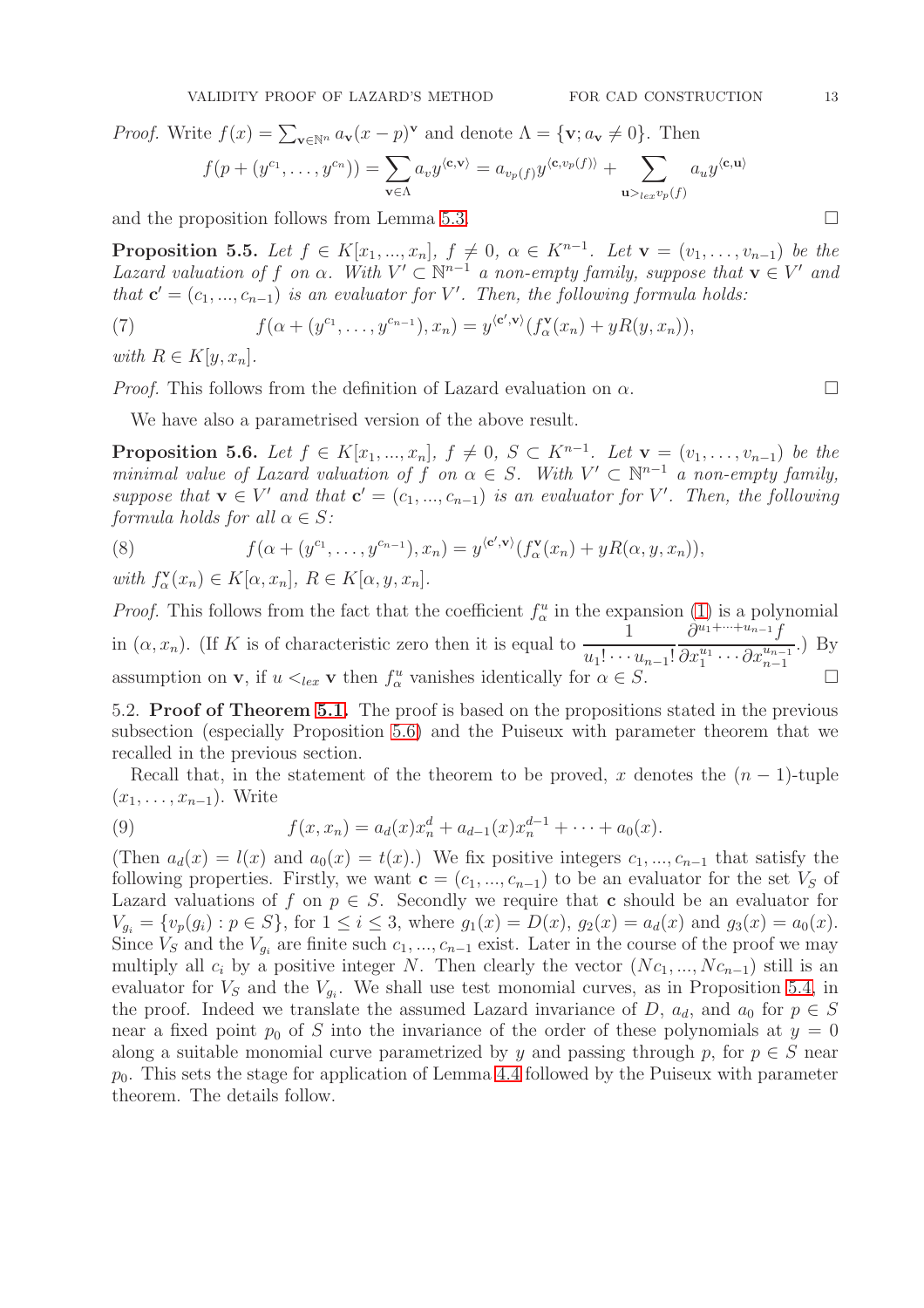By the assumptions of Theorem [5.1,](#page-10-0)  $g_i$  is valuation-invariant in S, for  $1 \leq i \leq 3$ . Consider  $\psi: S \times \mathbb{R} \to \mathbb{R}^{n-1}$  defined by

(10) 
$$
\psi(p, y) = p + (y^{c_1}, \dots, y^{c_{n-1}})
$$

and  $g_i(\psi(p, y))$ ,  $1 \leq i \leq 3$ . By Proposition [5.4,](#page-11-2) for i and p fixed,  $g_i(\psi(p, y))$ , as a function of  $y \in \mathbb{R}$ , has order  $k_i := \langle \mathbf{c}, v_p(g_i) \rangle$  at  $y = 0$ . Since  $g_i$  is valuation-invariant in S, this order is independent of  $p \in S$ . Therefore, by Lemma [4.4,](#page-9-1) applied with respect to suitable local coordinates on  $S \times \mathbb{R}$  near  $(p_0, 0), g_i(\psi(p, y))$  as an analytic function is divisible by  $y^{k_i}$  with the quotient analytic and non-vanishing in a neighbourhood  $U_s \times U'$  of  $(p_0, 0)$  in  $S \times \mathbb{R}$ . Let

$$
f_{\psi}(p, y, z) = f(\psi(p, y), z) = a_d(\psi(p, y))z^d + a_{d-1}(\psi(p, y))z^{d-1} + \cdots + a_0(\psi(p, y)).
$$

Since  $a_d(\psi(p, y))$  is not vanishing identically, the degree in z of  $f_{\psi}$  equals d and the discriminant  $D_{\psi}(p, y)$  of  $f_{\psi}$  equals  $D(\psi(p, y))$ . Therefore we may apply to  $f_{\psi}$ , localised at  $(p_0, 0) \in S \times \mathbb{R}$ , and after complexification, the Puiseux with parameter theorem in the form given by Corollary [4.2.](#page-9-0) Then we use the conclusion of Corollary [4.2](#page-9-0) to show the Lazard delineability of f over a neighbourhood of  $p_0$  in S. Now we present in detail this argument.

Where k denotes the dimension of S, we choose local coordinates  $(\hat{x}, y) = (\hat{x}_1, \dots, \hat{x}_k, y)$  on  $S\times\mathbb{R}$  near  $(p_0, 0)$ . We denote by  $f_\psi(\hat{x}, y, z)$  the polynomial  $f_\psi$  expressed in these coordinates, and by  $\hat{a}_i$  and  $\hat{D}_{\psi}$  its *i*th coefficient and discriminant, respectively. Then the  $\hat{a}_i$  are analytic in a neighbourhood of the origin in  $\mathbb{R}^{k+1}$ . We denote by  $\hat{a}_i$  also the complexification of  $\hat{a}_i$ , that is, the unique complex analytic extension of  $\hat{a}_i$  to a neighbourhood of the origin in  $\mathbb{C}^{k+1}$ .

Hence, in a suitable polydisk  $U_{\varepsilon,r}$  in  $\mathbb{C}^{k+1}$ ,  $\hat{f}_{\psi}$  (and  $\hat{a}_d$ ,  $\hat{a}_0$ ,  $\hat{D}_{\psi}$ ) satisfy the hypotheses of Corollary [4.2](#page-9-0) (as was observed above). Therefore, by this Corollary, we have

(11) 
$$
t^{dm_0} \hat{f}_{\psi}(\hat{x}, t^N, z) = \hat{a}_d(\hat{x}, t^N) \prod_i (t^{m_0} z - t^{m_i} \hat{u}_i(\hat{x}, t))
$$

in  $U_{\varepsilon,r^{1/N}}$ , for suitable integers  $N > 0$  and  $m_i \geq 0$ , and suitable functions  $\hat{u}_i(\hat{x}, t)$  analytic and nonvanishing in the specified polydisk.

Now we may write  $\hat{a}_d(\hat{x}, t^N) = t^{m_0} \hat{a}_d(\hat{x}, t^N)$ , with  $\hat{a}_d(\hat{x}, t^N)$  nonvanishing in the specified polydisk, as in the proof of the Corollary just cited. Hence, in our original coordinates, we have

<span id="page-13-1"></span>(12) 
$$
t^{(d-1)m_0} f_{\psi}(p, t^N, z) = \tilde{a}_d(p, t^N) \prod_i (t^{m_0}z - t^{m_i}u_i(p, t))
$$

in  $U_s \times U'$ , after suitable refinement of this neighbourhood if necessary, where the functions  $\tilde{a}_d$ ,  $u_i$  are analytic and nonvanishing in  $U_s \times U'$ . Moreover, again by the conclusion of Corollary [4.2,](#page-9-0) each difference  $t^{m_i}u_i(p,t) - t^{m_j}u_j(p,t)$  for  $i \neq j$  equals a power of t times a nowhere vanishing function. Let v be the minimum of valuations of f on p for  $p \in U<sub>S</sub>$ . By [\(8\)](#page-12-1)

<span id="page-13-0"></span>(13) 
$$
f_{\psi}(p, t^N, z) = t^{N \langle \mathbf{c}, \mathbf{v} \rangle} (f_{\alpha}^{\mathbf{v}}(z) + t^N R(p, t^N, z)).
$$

By comparing [\(13\)](#page-13-0) and [\(12\)](#page-13-1) we see that  $N \langle \mathbf{c}, \mathbf{v} \rangle = m_0(1 - d) + \sum_i \max\{m_0, m_i\}$ . (The nonvanishing of the  $u_i$  is used here.) Therefore the Lazard valuation of  $f$  on  $p$  is independent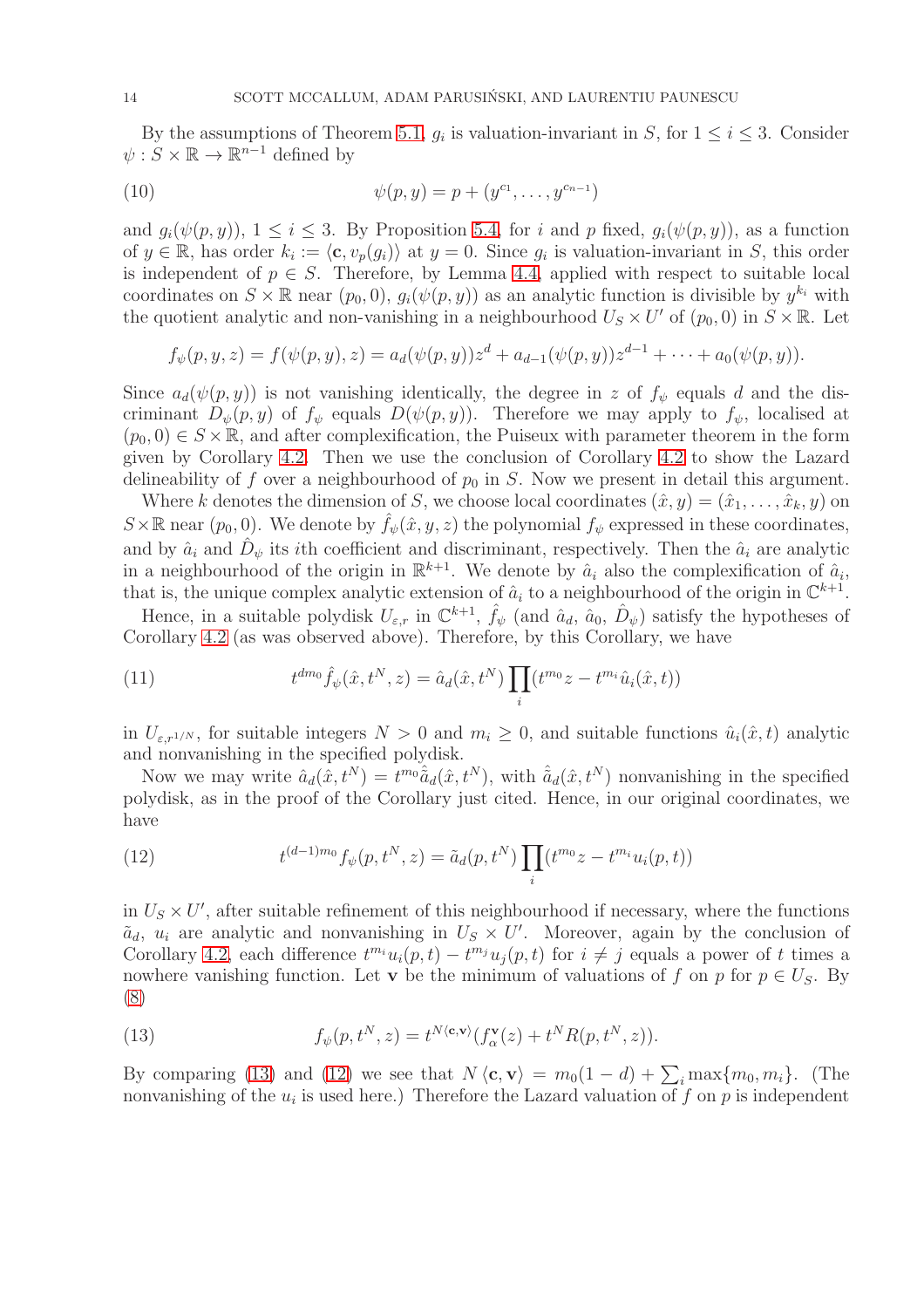of  $p \in U<sub>S</sub>$ , and the Lazard evaluation of f at p equals

(14) 
$$
f_p^{\mathbf{v}}(z) = \tilde{a}_d(p,0)z^{\nu} \prod_{m_i=m_0} (z - u_i(p,0)) \prod_{m_i < m_0} u_i(p,0),
$$

where  $\nu$  equals the number of i with  $m_i > m_0$ . By Corollary [4.2,](#page-9-0) each difference  $u_i(p, 0)$  –  $u_j(p, 0)$ , for i, j such that  $m_i = m_j = m_0$ , is either non-vanishing for all  $p \in U_S$  or identically equal to zero in  $U<sub>S</sub>$ . Hence, by the last part of Corollary [4.2](#page-9-0) (concerning the complex conjugation invariance of the  $u_i$ ), each  $u_i(p, 0)$  is either real for all p, if  $u_i(p, 0) \equiv \overline{u}_i(p, 0)$ , or nonreal for all p, otherwise. Thus we may take as the  $\theta_i(p)$  of (2) of Definition [2.10](#page-3-0) those  $u_i(p, 0)$  that are real, and complete them by  $\theta(p) \equiv 0$  if  $\nu$  of the equation above is strictly positive. This shows that f is Lazard analytic delineable on  $U<sub>S</sub>$ . The Lazard analytic delineability of f on the whole of S then follows from the connectedness of  $S$ .

It remains to address the proof of the second conclusion of Theorem 5.1, which asserts the Lazard analytic delineability of  $f^* = x_n f$  on S. Recall that the functions  $u_i(p, 0)$  which determine part of the variety of  $f^{\mathbf{v}}_p$  $p_{p}^{V}(z)$  for p in S near  $p_{0}$  vanish nowhere near  $p_{0}$ . If  $\nu > 0$ the remaining part of the variety of  $f_p^{\mathbf{v}}$  $p(\mathbf{z})$  is given by the function  $\mathbf{z} \equiv 0$ . Therefore each real root function  $\theta$  of f on S satisfies the following: either  $\theta(p) < 0$  for all p, or  $\theta(p) = 0$ for all p, or  $\theta(p) > 0$  for all p. Therefore  $f^* = x_n f$  is Lazard analytic delineable on S.

An analogue of our main theorem, with slightly different hypotheses but the same conclusion, is true. The hypotheses of this analogue are that the discriminant  $D(x)$  is valuation invariant in S and the leading coefficient  $l(x)$  is nonvanishing in S. No assumption about the trailing coefficient  $t(x)$  is needed. The proof of this analogue is similar to (and simpler than) the proof of our main theorem presented above, except that Theorem 4.1 is used instead of its corollary, after dividing through by the leading coefficient of  $f_{\psi}$ . This analogue could be used to enhance the practical efficiency of Algorithm 1 in cases where some polynomial elements of the input set A have leading coefficients which vanish nowhere in  $\mathbb{R}^{n-1}$ . As the following examples show we cannot drop the assumption about  $t(x)$  in general.

**Example 5.7.** With  $(x_1, x_2, x_3) = (x, y, z)$ , consider  $f(x, y, z) = y^2 z^2 - y(2x + y)z + x(x + y)$ and let S be the x-axis. Then  $D(x, y) = y^4$ ,  $a_2(x, y) = y^2$  and hence both D and  $a_2$  are valuation invariant on  $S$ . Nevertheless  $f$  is not Lazard delineable on  $S$ . Indeed,  $f$  vanishes identically over  $x = y = 0$  but not over the generic point of S. An even simpler example is furnished by  $f(x, y, z) = yz - x$ , with the same S.

We illustrate the construction in the proof using two examples. For both examples we take  $n = 4$  and  $(x_1, x_2, x_3, x_4) = (x, y, z, w)$ .

**Example 5.8.** Let  $f(x, y, z, w) = yw^2 + xw - yz^2$  and let  $S \subset \mathbb{R}^3$  be the positive direction of the z-axis (not including the origin). The discriminant  $D(x, y, z) = x^2 + 4y^2z^2$  vanishes identically on S. The valuations of D, the leading coefficient  $a_2 = y$ , and the trailing coefficient  $a_0 = -yz^2$ , at  $(0, 0, z)$ ,  $z > 0$ , are equal to  $(0, 2, 0)$ ,  $(0, 1, 0)$ , and  $(0, 1, 0)$  respectively. (At the origin they are  $(0, 2, 2)$ ,  $(0, 1, 0)$ , and  $(0, 1, 2)$ , so we do not include the origin in S.)

In order to detect the decomposition of  $S \times \mathbb{R}$  into the valuation (of f) invariant subsets we may take  $c_1 = 3, c_2 = c_3 = 1$ , so that the condition [\(6\)](#page-11-0) is satisfied for the sets  $V_g =$  ${v_p(g) : p \in S}$ , where g equals D,  $a_2$ , and  $a_0$ , and for the set  $V_s$  of Lazard valuations of f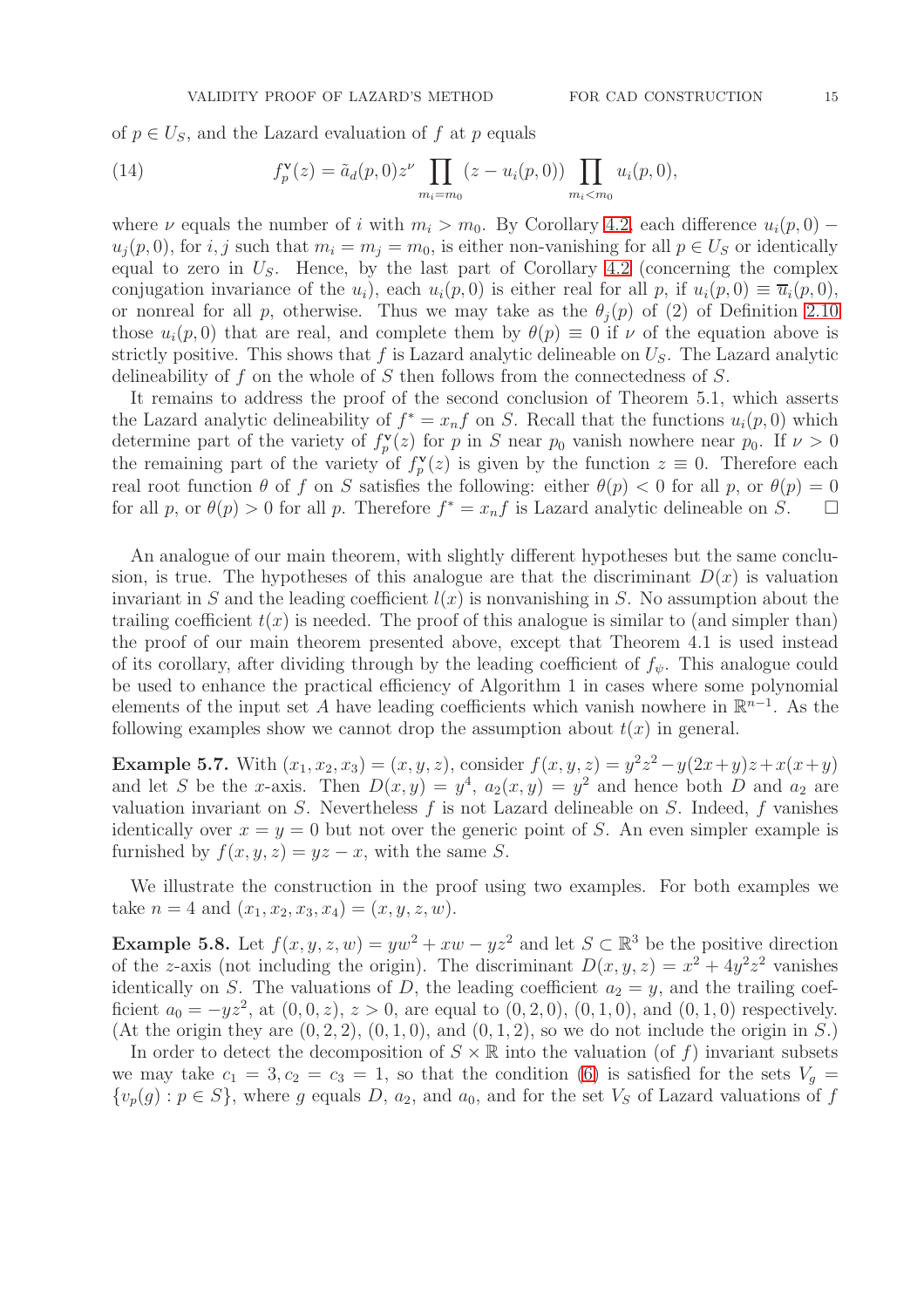on  $p \in S$ . In this case it means that [\(6\)](#page-11-0) is satisfied for  $(0, 1, 0)$  and  $(0, 2, 0)$ . The function  $f_{\psi}$  is then given by

$$
f_{\psi}(p, s, w) = sw^{2} + s^{3}w - s(z + s)^{2} = s(w^{2} + s^{2}w - (z + s)^{2}),
$$

where  $p = (0, 0, z)$ . (Note that we use the symbol s to denote the second argument of  $f_{\psi}$ , since y already denotes  $x_2$ .) This case is particularly simple since by dividing by s and then setting  $s = 0$  we obtain a polynomial of the same degree as f. This polynomial  $w^2 - z^2$  equals the Lazard evaluation polynomial  $f_p(w)$ ,  $p = (0, 0, z)$ , and its zeros give the decomposition of  $S \times \mathbb{R}$  into the valuation invariant subsets:  $v_{(p,w)}(f) = (0,1,0,1)$  if  $w^2 = z^2 > 0$  and  $v_{(p,w)}(f) = (0, 1, 0, 0)$  if  $w^2 \neq z^2$ ,  $z > 0$ . (If  $w = z = 0$  then  $v_{(p,w)}(f) = (0, 1, 0, 2)$ .)

A similar but more complicated example is  $f(x, y, z, w) = xw^2 + yzw - x$  with the same S and similar discriminant  $D(x, y, z) = y^2z^2 + 4x^2$ . Then the Lazard evaluation polynomial  $f_p(w) = zw$  for  $p = (0, 0, z), z > 0$ , (here z is treated as a constant), is of degree strictly smaller than the degree of f. We may take again  $c_1 = 3, c_2 = c_3 = 1$ . The function  $f_{\psi}$  (again with  $s$  denoting the second argument) is given by

$$
f_{\psi}(p, s, w) = s^{3}w^{2} + sw(z + s) - s^{3} = s(s^{2}w^{2} + w(z + s) - s^{2}).
$$

The polynomial in parentheses has two roots for  $s \neq 0$ . One of them tends to 0 as s tends to 0 and the other one tends to infinity. In the formula [\(12\)](#page-13-1), after dividing through by  $t^{(d-1)m_0}$ , this latter root of  $f_{\psi}(p,t,w)$  has a strictly negative exponent  $m_i - m_0$ . The exponent associated to the first root is strictly positive.

5.3. Derivation of Lazard's main claim from Theorem 5.1. We show how the special form of Lazard's main claim described just after the statement of Theorem 5.1 is deduced from Theorem 5.1. We essentially adapt the proof of Theorem 3.1 of [\[31\]](#page-19-3) in the following way. Let x denote  $(x_1, \ldots, x_{n-1})$ . Let  $A = \{f_1, f_2, \ldots, f_m\}$  be a finite irreducible basis in  $R_n$ , where  $n \geq 2$ , and let S be a connected analytic submanifold of  $\mathbb{R}^{n-1}$ . Suppose that each element of  $P_L(A)$  is valuation-invariant in S. If  $\pm x_n \notin A$ , put  $f = f_1 f_2 \cdots f_m$ . Otherwise put  $f = f_1 f_2 \cdots f_m / x_n$ . Then f is (up to sign) the product of those elements of A whose trailing coefficients are nonzero. Hence the trailing coefficient  $t(x)$  of f is nonzero, and is valuation-invariant in S, by Proposition [3.4.](#page-6-0) Similarly, the leading coefficient  $l(x)$ of f is valuation-invariant in S. Using the well-known expression for the discriminant of a polynomial product and Proposition 3.4, we see also that the discriminant  $D(x)$  of f is nonzero and valuation-invariant in  $S$ . Hence, by the first conclusion of Theorem 5.1,  $f$  is Lazard analytic delineable on S. If  $\pm x_n \notin A$ , we may use this property to deduce the desired conclusions of Lazard's main claim. If  $\pm x_n \in A$ , then by the second conclusion of Theorem 5.1,  $f^* = x_n f = f_1 f_2 \cdots f_m$  is Lazard analytic delineable on S, and the desired conclusions of Lazard's main claim follow from this property of  $f^*$ .

5.4. **Proof of Lazard's original claim.** In this subsection we provide a proof of the *original* claim of Lazard, as stated in Section 2. We first state a corollary of Theorem 5.1:

Corollary 5.9. Suppose  $f(x, x_n) \in \mathbb{R}[x, x_n]$  satisfies the assumption of Theorem [5.1.](#page-10-0) Let S be a connected subset of  $\mathbb{R}^{n-1}$  in which D, l and t are all valuation-invariant. Then f is Lazard delineable on S and is valuation invariant in every section and sector of f over S.

Proof. This corollary follows from Theorem [5.1](#page-10-0) by standard arguments of semialgebraic geometry: stratifications and the curve selection lemma.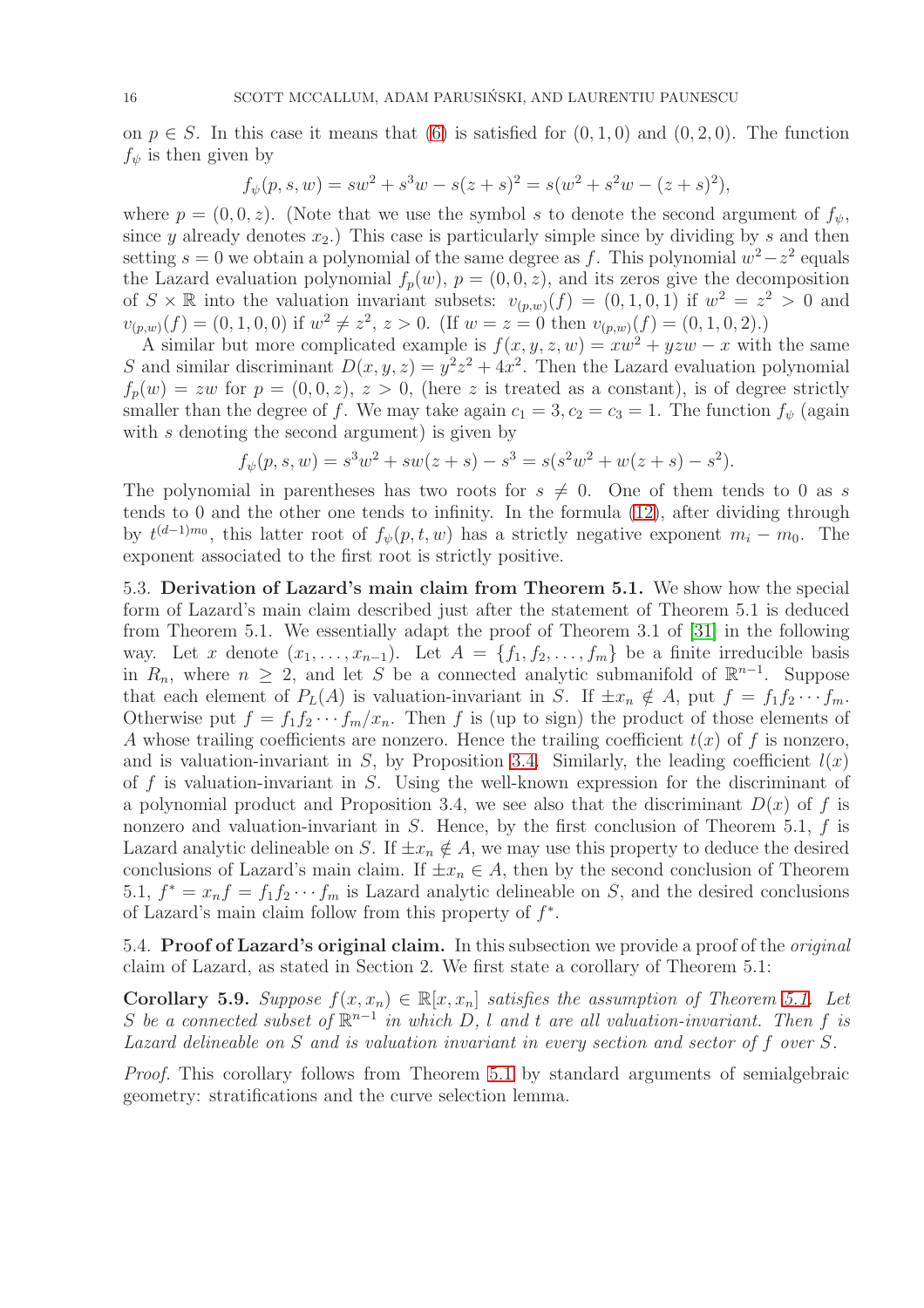First we note that there is a finite semialgebraic stratification  $\sqcup_i T_i = \mathbb{R}^{n-1}$  such that D, l and  $t$  are all valuation-invariant on each stratum. Here, by definition of stratification, each  $T_i$  is a connected locally closed semialgebraic subset and an analytic submanifold of  $\mathbb{R}^{n-1}$ and any two strata satisfy the frontier condition: if  $T_i \cap T_j \neq \emptyset$  then  $T_i \subset T_j$ . The existence of such a stratification follows from general theory of semialgebraic sets, see e.g. Proposition 9.1.8 of [\[6\]](#page-18-7) or Proposition 2.5.1 of [\[4\]](#page-18-8).

Now for  $S \subset \mathbb{R}^{n-1}$  as in the assumption of corollary we consider  $S_1 = \sqcup_{i \in \Lambda} T_i$ , the union of all strata intersecting S. Clearly  $S_1$  is connected, D, l and t are all valuation-invariant in  $S_1$ , and Lazard delineability on  $S_1$  implies Lazard delineability on S. Thus we may replace S by  $S_1$ .

In order to show Lazard delineability on a connected union of strata it suffices to show it on S of the form  $S = T_i \cup T_j$  with  $T_i \subset T_j$ . Thus suppose that  $S = T_i \cup T_j$  and that D, l and t are valuation-invariant on  $S$ . We show that  $f$  is delineable on  $S$ . For this it is enough to show that the Lazard valuation on  $\alpha$  is independent of  $\alpha \in S$ , that the number of sections of  $f_{\alpha}$  over  $T_i$  and  $T_j$  coincide, that these sections are given by functions continuous on whole S, and finally that their multiplicities as roots of  $f_{\alpha}$  are the same on  $T_i$  and  $T_j$ . By standard arguments based on the curve selection lemma, see e.g. Proposition 8.1.13 of [\[6\]](#page-18-7), it suffices to show all these claims over  $p([0, \varepsilon))$ , where  $p(\tau) : (-\varepsilon, \varepsilon) \to S$  is an arbitrary real analytic curve such that  $p(0) \in T_i$  and  $p(\tau) \in T_j$  for  $\tau > 0$ . By replacing  $\tau$  by  $\tau^2$  we may assume that  $p(\tau) \in T_j$  for  $\tau \neq 0$ . Then we follow the main steps of the proof of Theorem [5.1.](#page-10-0) Let  $\psi: (-\varepsilon, \varepsilon) \times \mathbb{R} \to \mathbb{R}^{n-1}$  be defined by

$$
\psi(\tau, y) = p(\tau) + (y^{c_1}, \dots, y^{c_{n-1}}),
$$

where  $(c_1, ..., c_{n-1})$  is an evaluator for the sets  $V_g = \{v_p(g) : p \in S\}$ , with  $g(x) = D(x)$ ,  $l(x)$  and  $t(x)$ , and an evaluator for the set  $V_S$  of Lazard valuations of f on  $p \in S$ . Since D, l and t are valuation-invariant on the image of  $p(\tau)$ ,  $f_{\psi}(\tau, y, z) = f(\psi(\tau, y), z)$  satisfies the assumptions of Puiseux with parameter theorem, Corollary [4.2.](#page-9-0) Then the proof of Theorem [5.1](#page-10-0) shows that f is Lazard delineable on the image of  $p(\tau)$ , and hence, by the curve selection lemma, on  $S$ .

Lazard's original claim follows from the above corollary by analogy with the argument presented in Subsection 5.3 above.

## 6. Conclusion

We first summarise the work reported herein. We presented the results of our investigation of Lazard's proposed CAD method, including both his proposed projection and valuation. In [\[36\]](#page-19-8) we already found that Lazard's projection is valid for CAD construction for welloriented polynomial sets. In the present paper (Section 5) Lazard's main claim is proved using his valuation. A consequence of this result is that Lazard's CAD method is valid, with no well-orientedness restriction.

There are immediate consequences of our main result for certain related works on projection in CAD. For example, as similarly mentioned in [\[36\]](#page-19-8) (Section 4), our main result could be readily adapted to obtain an analogue of the theorem of [\[33\]](#page-19-9) concerning the reduction of projection sets in CAD-based quantifier elimination in the presence of equational constraints. A further significant potential benefit of Lazard's method is that it may permit greater simplifications and improvements to projection for such problems. Indeed, the newly validated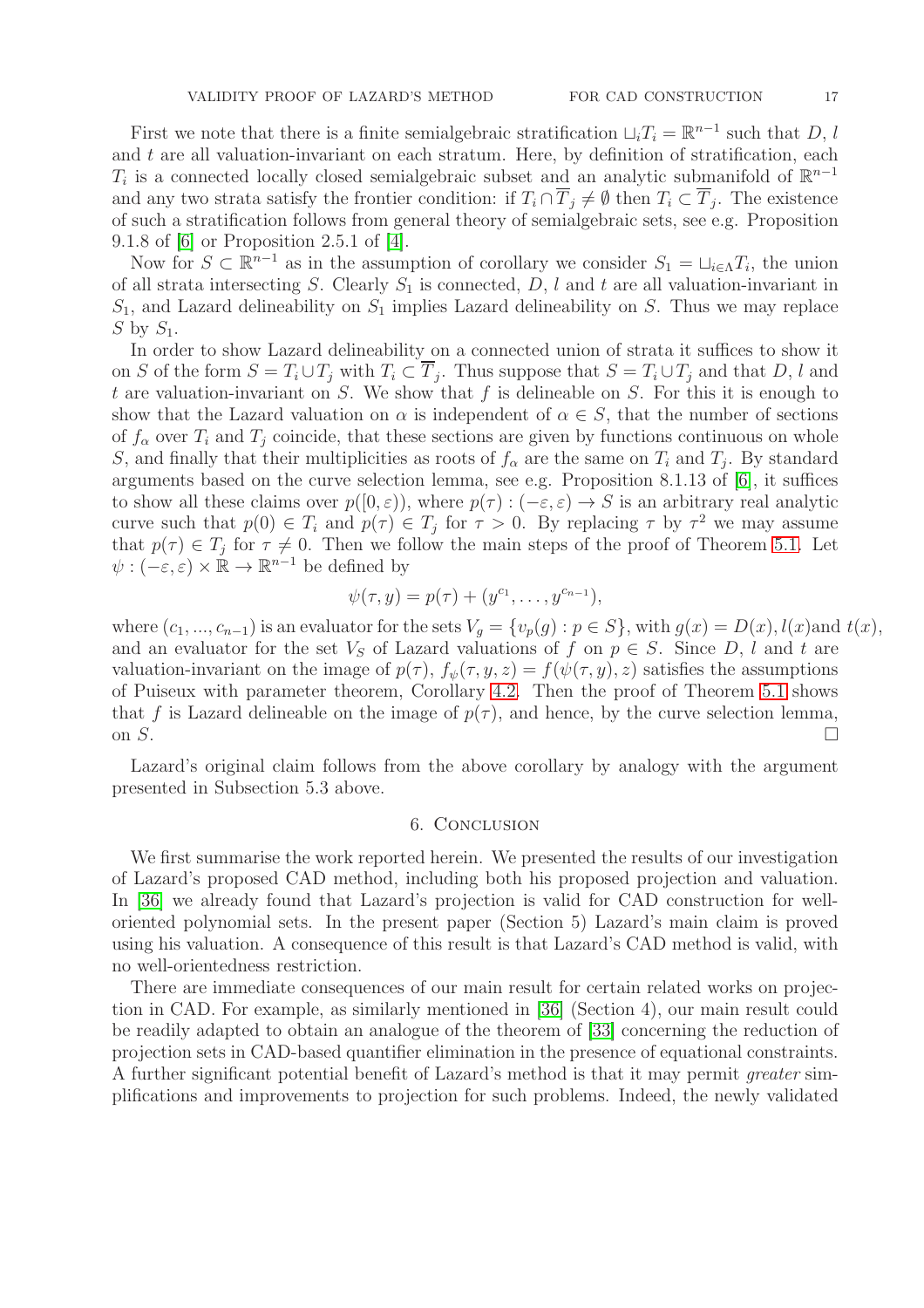approach which underpins improved projection using valuation invariance may yield better results concerning the use of so-called propagated constraints for such problems [\[34\]](#page-19-10).

It is natural to ask how Lazard's CAD method compares with other reduced projection CAD algorithms with respect to efficiency and other criteria. As mentioned, Lazard's method is more general than those of McCallum [\[30,](#page-19-19) [31,](#page-19-3) [32\]](#page-19-4) and Brown [\[8\]](#page-18-1) in the sense that the latter algorithms fail for non-well-oriented input sets A. The algorithm of [\[30\]](#page-19-19) was subjected to a theoretical computing time analysis which was broadly based upon that provided by Collins [\[15\]](#page-19-0) for his original CAD algorithm. The overall conclusion was that the method of [\[30\]](#page-19-19) remains of doubly exponential worst case time complexity in the number of variables  $n$ , as is the case for Collins' original CAD, though the double exponent in the computing time bound is reduced. Still, for every fixed  $n$ , both algorithms have a polynomial worst case computing time bound. (Interested readers are referred to the very recent paper [\[7\]](#page-18-9) which contains an improved exposition of the complexity analysis of [\[30\]](#page-19-19).) To our knowledge, no computing time analysis of Brown's method, nor that of Lazard, has yet been published. Nonetheless, given that both sets  $P_{BM}(B)$  and  $P_L(B)$  contain the discriminants, and resultants of pairs of distinct elements, of an irreducible basis  $B$ , it is likely that the computing times of the methods of both Brown and Lazard remain doubly exponential in  $n$ , perhaps with slight improvements to the double exponent, relative to McCallum's method.

Further work could usefully be done in a number of directions. As mentioned and elaborated in [\[36\]](#page-19-8), it will be interesting to compare experimentally the Brown-McCallum projection [\[8\]](#page-18-1) with the Lazard projection. As mentioned above, it would be worthwhile to try to extend the theory of equational constraints, especially the use of propagated constraints, with the Lazard projection. Similarly, re-examination of the theory of bi-equational constraints [\[9,](#page-18-10) [10\]](#page-18-11) in the context of Lazard's projection and valuation may be fruitful. Re-visiting ideas for practical improvements suggested in [\[26\]](#page-19-6) could be beneficial.

Another inportant direction will be to understand the topological and geometric structure of the output of the CAD algorithm. This concerns all the methods, not only the Lazard one presented in this paper, see [\[28\]](#page-19-20). To study it will be interesting to use the new ideas proposed in a recent paper on Zariski equisingularity and stratifications [\[37\]](#page-19-21).

## 7. Appendix. Proof of Puiseux with parameter theorem

In this section, for the reader's convenience, we present a concise proof of Theorem [4.1.](#page-8-0) This proof is based on the classical theory of complex analytic functions and uses a parametrized version of the Riemann removable singularity theorem. The proof we present below is due to Lojasiewicz and Pawlucki, see [\[39\]](#page-20-3). For a similar approach, with slightly different details, see [\[38\]](#page-19-17) Proposition 2.1.

Let us first recall the basic notation:  $U_{\varepsilon,r} = U_{\varepsilon} \times U_r$ , where  $U_{\varepsilon} = \{x = (x_1, \ldots, x_k) \in \mathbb{C}^k :$  $|x_i| < \varepsilon_i, \forall i$ ,  $U_r = \{y \in \mathbb{C} : |y| < r\}$ . We also denote the punctured disc  $U_r \setminus \{0\}$  by  $U_r^*$ .

*Proof of Theorem [4.1.](#page-8-0)* Consider the polynomial in z,

$$
P(x, w, z) := f(x, e^{2\pi i w}, z),
$$

whose coefficients  $a_i(x, e^{2\pi i w})$  are analytic on  $U_{\varepsilon} \times H$ , where  $H = \{w : 2\pi \text{Im}(w) > -\ln r\}.$ By assumption the discriminant  $D_P(x, w) = D_f(x, e^{2\pi i w})$  does not vanish on  $U_{\varepsilon} \times H$  and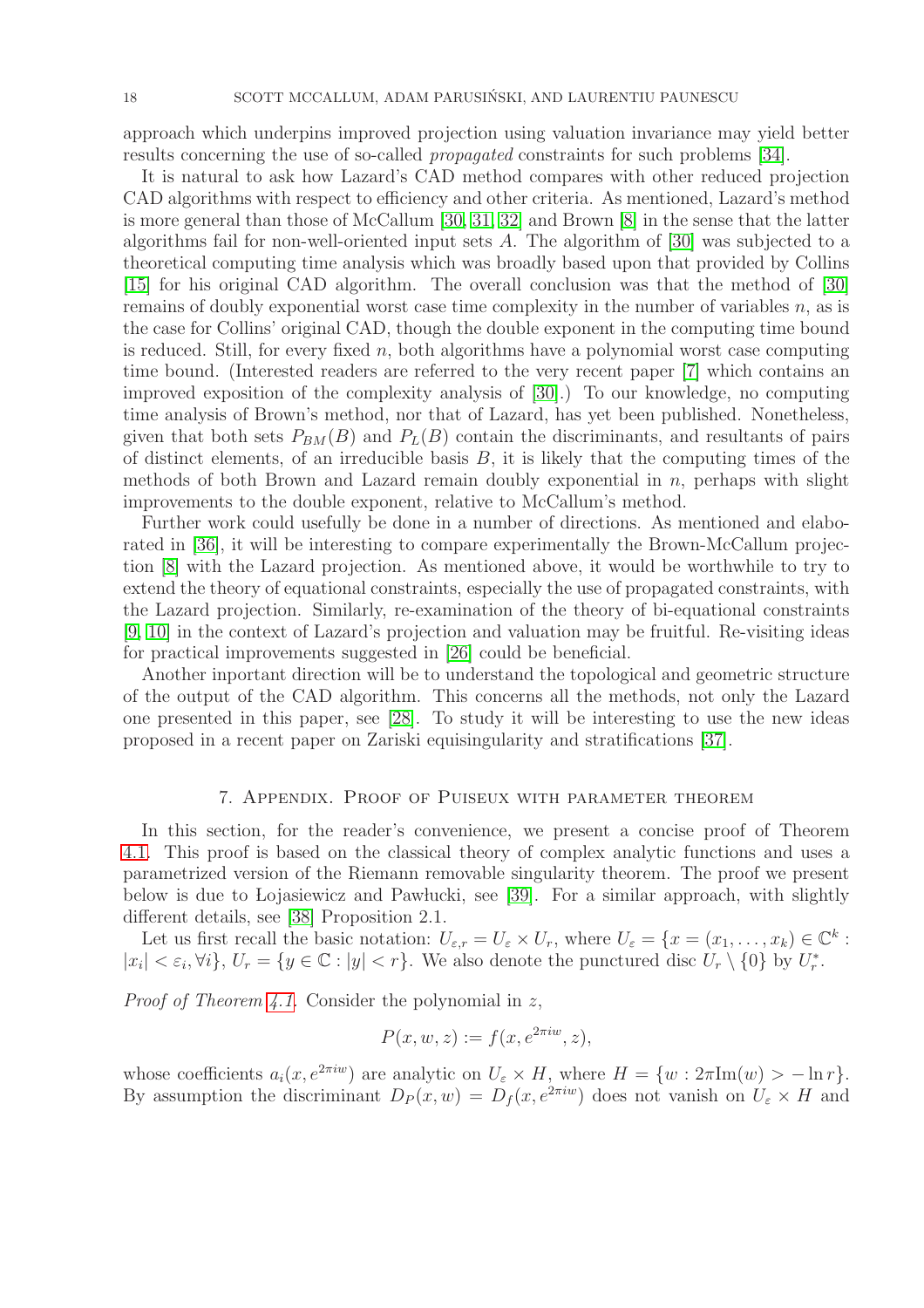hence P admits global complex analytic roots

$$
\tilde{\xi}_1(x,w),\cdots,\tilde{\xi}_d(x,w).
$$

(If  $D_P(x, w)$  is nonzero then the equation  $P = \frac{\partial P}{\partial z} = 0$  has no solution. Therefore the local solutions  $\tilde{\xi}(x, w)$  of  $P = 0$  are analytic by the implicit function theorem. They are well-defined global analytic functions because  $U_{\varepsilon} \times H$  is contractible.)

The coefficients of P are periodic:  $P(x, w + 1, z) = P(x, w, z)$ . Hence for each root  $\tilde{\xi}_i(x, w)$  there is another root  $\tilde{\xi}_{\varphi(i)}(x, w)$  such that  $\tilde{\xi}_i(x, w + 1) = \tilde{\xi}_{\varphi(i)}(x, w)$ . The map  $\varphi: \{1, \ldots, d\} \to \{1, \ldots, d\}$  is a permutation and hence  $\varphi^{d!} = id$ . Therefore, for  $N = d!$ ,

(15) 
$$
\tilde{\xi}_i(x, w + N) = \tilde{\xi}_i(x, w).
$$

Thus there are analytic functions  $\xi_i(x,t): U_{\varepsilon} \times U_{r}^*$  $\tilde{\xi}_i(x, w) = \xi_i(x, e^{2\pi i w/N}).$ Since  $\xi_i(x,t)$  are roots of  $f(x,t^N,z)$  they are bounded on  $U_{\varepsilon_0}\times U_{s}^*$ <sup>\*</sup><sub>0</sub><sup> $\tau_0^{1/N}$ </sup>, for every  $\varepsilon_0 < \varepsilon$ ,  $r_0 < r$ . Hence they extend to functions analytic on  $U_{\varepsilon} \times U_{r^{1/N}}$  by Riemann's theorem on removable singularities, cf. [\[20\]](#page-19-22) Theorem 3, p. 19.

#### Acknowledgements

We acknowledge grants which supported visits to the University of Sydney by the second named author in 2015 and 2016 : Sydney University BSG, IRMA Project ID: 176623 and ANR project STAAVF (ANR-2011 BS01 009). We are grateful to Hoon Hong for kindly granting us permission to include some basic material from the technical report [\[35\]](#page-19-15) in Section 3.

### **REFERENCES**

- <span id="page-18-6"></span><span id="page-18-2"></span>[1] Abhyankar, S. S. On the ramification of algebraic functions. *Amer. J. Math. 77*, (1955), 575–592.
- [2] Arnon, D. S., Collins, G. E., and McCallum, S. Cylindrical algebraic decomposition I: The basic algorithm. *SIAM Journal on Computing 13*, 4 (1984), 865–877.
- <span id="page-18-8"></span><span id="page-18-4"></span>[3] ATIYAH, M. F., MACDONALD, I. G. *Introduction to Commutative Algebra*. Addison-Wesley, Reading, 1969.
- <span id="page-18-5"></span>[4] Benedetti, R., Risler, J.-J. *Algebraic and Semi-Algebraic Sets.* Hermann, Paris, 1990.
- [5] Becker, T., Weispfenning, V., and Kredel, H. *Groebner Bases: A Computational Approach to Commutative Algebra.* Corrected Second Printing. Springer, New York, 1998.
- <span id="page-18-9"></span><span id="page-18-7"></span>[6] Bochnak, J., Coste, M., Roy, M.-F., *Real Algebraic Geometry.* Springer-Verlag, Berlin Heidelberg, 1998.
- [7] Bradford, R., Davenport, J., England, M., McCallum, S., Wilson, D. Truth table invariant cylindrical algebraic decomposition. *Journal of Symbolic Computation 76*, (2016), 1–35.
- <span id="page-18-1"></span>[8] Brown, C. W. Improved projection for cylindrical algebraic decomposition. *Journal of Symbolic Computation 32*, (2001), 447–465.
- <span id="page-18-10"></span>[9] Brown, C. W., and McCallum, S. On using bi-equational constraints in CAD construction. In *Proceedings of ISSAC'05*, Kauers, M. (Ed.), (2005), ACM Press, New York, pp. 76–83.
- <span id="page-18-11"></span>[10] Brown, C. W., and McCallum, S. On delineability of varieties in CAD-based quantifier elimination with two equational constraints. In *Proceedings of ISSAC'09*, May, J. (Ed.), (2009), ACM Press, New York, pp. 71–78.
- <span id="page-18-0"></span>[11] BROWN, C., KAHOUI, M., NOVOTNI, D., WEBER, A. Algorithmic methods for investigating equilibria in epidemic modelling. *J. Symbolic Computation 41*, (2006), 1157–1173.
- <span id="page-18-3"></span>[12] Bus´e, L., Mourrain, B. Explicit factors of some iterated resultants and discriminants. *Math. Comp. 78*, (2009), 345–386.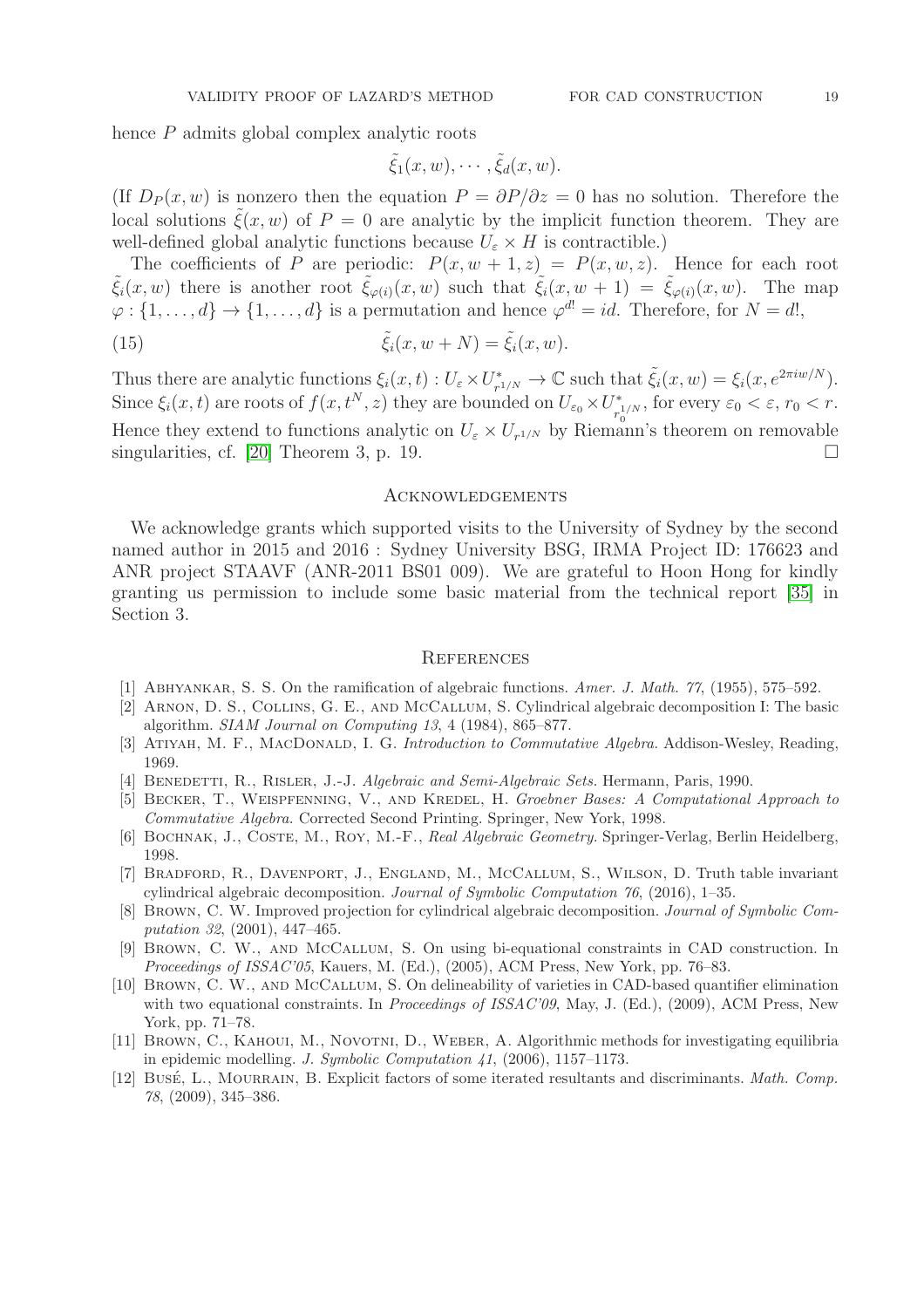- <span id="page-19-23"></span><span id="page-19-13"></span>[13] Caviness, B., and Johnson, J. R., Eds. *Quantifier Elimination and Cylindrical Algebraic Decomposition*. Texts and Monographs in Symbolic Computation. Springer-Verlag, 1998.
- <span id="page-19-0"></span>[14] Collins, G. E. Computer algebra of polynomials and rational functions. *Amer. Math. Monthly 80*, (1973), 725–755.
- [15] Collins, G. E. Quantifier elimination for the elementary theory of real closed fields by cylindrical algebraic decomposition. In: *Lecture Notes In Computer Science*, Vol. 33, (1975), Springer-Verlag, Berlin, pp. 134–183. Reprinted in [\[13\]](#page-19-23).
- <span id="page-19-7"></span>[16] Collins, G. E. Quantifier elimination by cylindrical algebraic decomposition - twenty years of progress. In: [\[13\]](#page-19-23).
- <span id="page-19-16"></span><span id="page-19-11"></span>[17] Collins, G. E., and Hong, H. Partial cylindrical algebraic decomposition for quantifier elimination. *Journal of Symbolic Computation 12*, (1991), 299–328.
- <span id="page-19-2"></span>[18] Danilov, V. I. Valuation. Springer-Verlag Online Encyclopaedia of Math., 2010.
- <span id="page-19-22"></span>[19] Davenport, J.H., Bradford, R., England, M., Wilson, D. Program verification in the presence of complex numbers etc. In: *SYNASC'12* (2012), IEEE, pp. 83–88.
- [20] Gunning, H.C., Rossi, C. Analytic Functions of Several Complex Variables. AMS Chelsea Publishing, Providence, Rhode Island, 2009.
- [21] Hensel, K. Ueber eine neue Theorie der algebraischen Funktionen zweier Variablen. *Acta Math. 23*, (1900), 339–416.
- <span id="page-19-5"></span>[22] Hong, H. An improvement of the projection operator in cylindrical algebraic decomposition. In: *Proceedings of ISSAC'90*, Watanabe, S. and Nagata, M. (Eds.), (1990), ACM Press, New York, pp. 261–264. Reprinted in [\[13\]](#page-19-23).
- <span id="page-19-1"></span>[23] Hong, H., Liska, R., Steinberg, S. Testing stability by quantifier elimination. *J. Symbolic Computation 24*, (1997), 161–187.
- <span id="page-19-18"></span>[24] Jung, H. W. E. Darstellung der Funktionen eines algebraischen Koerpers zweier unabhaengigen Veraenderlichen x,y in der Umgebung einer Stelle x=a, y=b. *J. reine u. angewadte Math. 133*, (1908), 289–314.
- <span id="page-19-12"></span>[25] Kaltofen, E. Factorization of polynomials. In: *Computing, Supplementum 4: Computer Algebra – Symbolic and Algebraic Computation*, (1982), Springer Verlag, Vienna, pp. 95–113.
- <span id="page-19-6"></span>[26] Lazard, D. An improved projection for cylindrical algebraic decomposition. In *Algebraic Geometry and its Applications*, Bajaj, C.L. (ed.), Springer, New York, 1994.
- <span id="page-19-20"></span><span id="page-19-14"></span>[27] Lazard, D., McCallum, S. Iterated discriminants. *Journal of Symbolic Computation 44*, (2009), 1176–1193.
- <span id="page-19-24"></span>[28] Lazard, D. CAD and Topology of Semi-Algebraic Sets *Math.Comput.Sci.*, (2010) 4:93–112.
- [29] LIPMAN, J., TEISSIER, B., EDS. *Oscar Zariski: Collected Papers, Volume 4: Equisingularity on Algebraic Varieties.* MIT Press, Cambridge, 1979.
- <span id="page-19-19"></span>[30] McCallum, S. An improved projection operation for cylindrical algebraic decomposition. PhD thesis, University of Wisconsin-Madison, 1984.
- <span id="page-19-3"></span>[31] McCallum, S. An improved projection operation for cylindrical algebraic decomposition of threedimensional space. *Journal of Symbolic Computation 5*, (1988), 141–161.
- <span id="page-19-9"></span><span id="page-19-4"></span>[32] McCallum, S. An improved projection operation for cylindrical algebraic decomposition. In [\[13\]](#page-19-23).
- [33] McCallum, S. On projection in CAD-based quantifier elimination with equational constraint. In: *Proceedings of ISSAC'99*, Dooley, S. (Ed.), (1999), ACM Press, New York, pp. 145–149.
- <span id="page-19-10"></span>[34] McCallum, S. On propagation of equational constraints in CAD-based quantifier elimination. In: *Proceedings of ISSAC'01*, Mourrain, B. (Ed.), (2001), ACM Press, New York, pp. 223–230.
- <span id="page-19-15"></span>[35] McCallum, S., and Hong, H. On Lazard's valuation and CAD construction. [arXiv:1501.06563](http://arxiv.org/abs/1501.06563) [math.AG].
- <span id="page-19-8"></span>[36] McCallum, S., and Hong, H. On using Lazard's projection in CAD construction. *Journal of Symbolic Computation 72*, (2016), 65–81.
- <span id="page-19-21"></span>[37] PARUSIŃSKI, A., AND PAUNESCU, L. Arcwise Analytic Stratification, Whitney Fibering Conjecture and Zariski Equisingularity. *Advances in Mathematics 309*, (2017), 254–305.
- <span id="page-19-17"></span>[38] PARUSIŃSKI, A., AND ROND, G. The Abhyankar-Jung theorem. *J. Algebra 365*, (2012), 29–41.